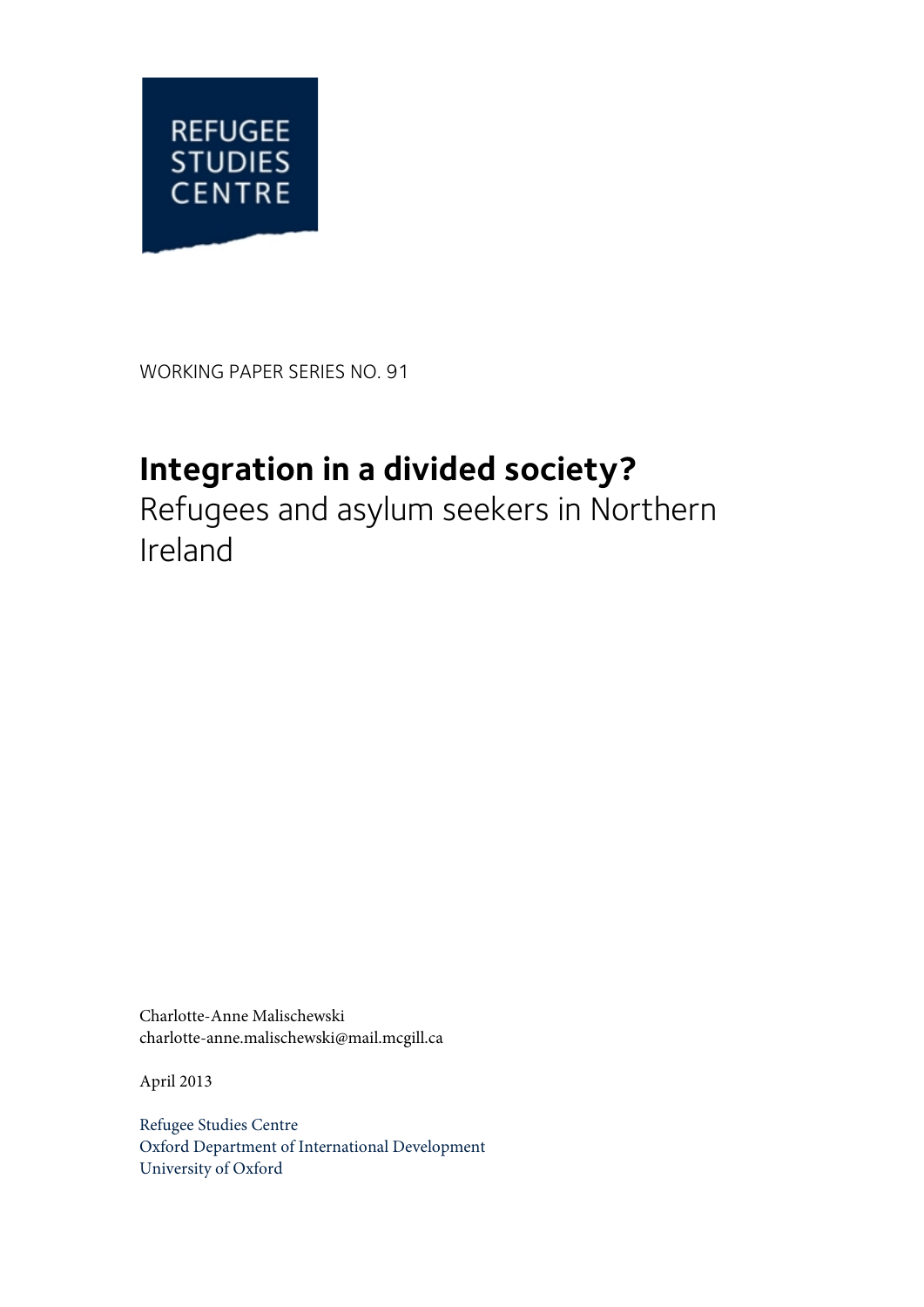## **Working Paper Series**

The Refugee Studies Centre (RSC) Working Paper Series is intended to aid the rapid distribution of work in progress, research findings and special lectures by researchers and associates of the RSC. Papers aim to stimulate discussion among the worldwide community of scholars, policymakers and practitioners. They are distributed free of charge in PDF format via the RSC website. Bound hard copies of the working papers may also be purchased from the Centre.

The opinions expressed in the papers are solely those of the author/s who retain the copyright. They should not be attributed to the project funders or the Refugee Studies Centre, the Oxford Department of International Development or the University of Oxford. Comments on individual Working Papers are welcomed, and should be directed to the author/s. Further details may be found at the RSC website (www.rsc.ox.ac.uk).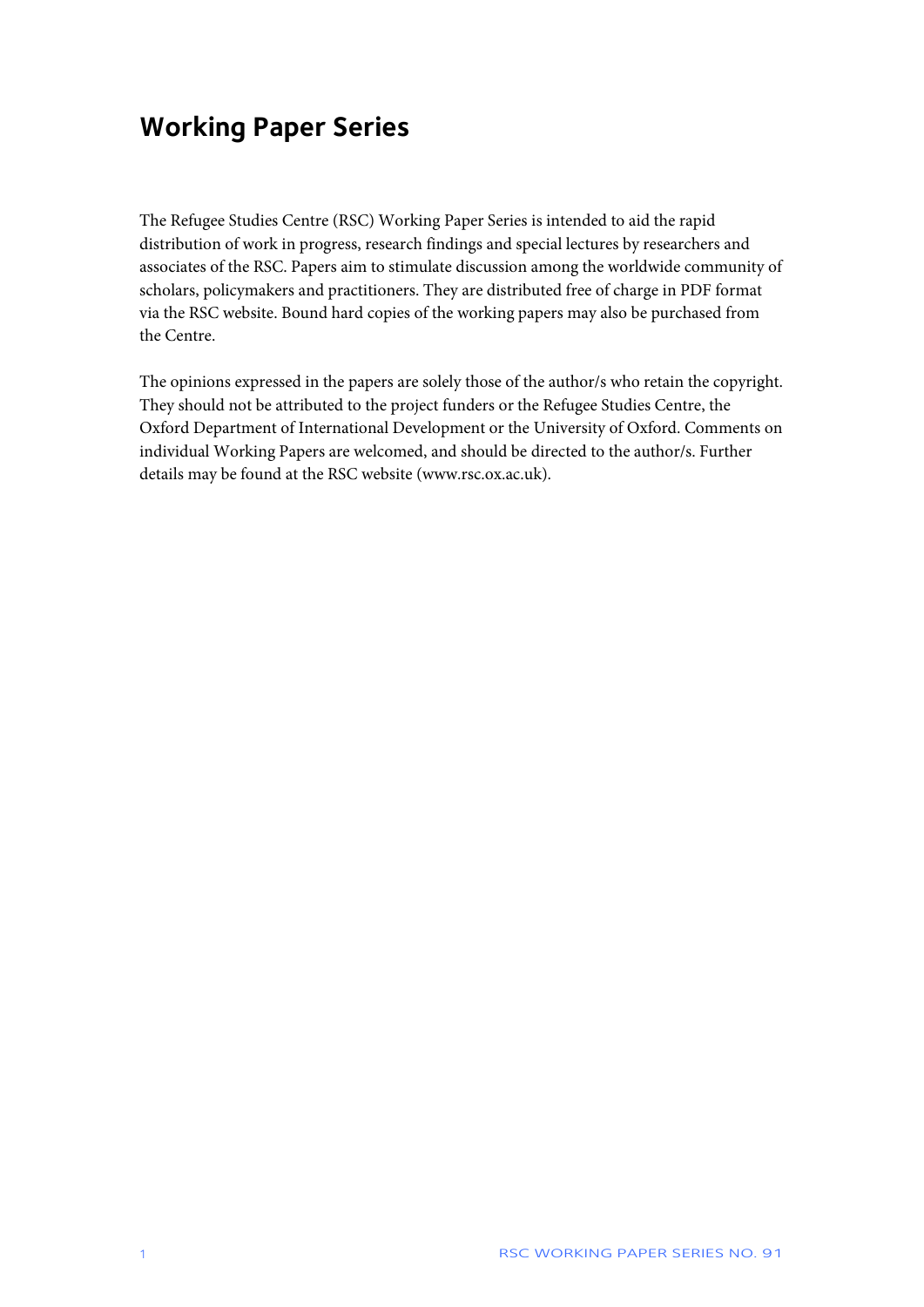## **Contents**

|                | Introduction                                                 | 3              |
|----------------|--------------------------------------------------------------|----------------|
| 2              | Methodology                                                  | $\overline{4}$ |
| 3              | From assumed homogeneity to recognized heterogeneity         | $\overline{4}$ |
| $\overline{4}$ | Understanding the Northern Ireland context                   | 9              |
| 5              | Mapping the players of refugee and asylum seeker integration | 12             |
| 6              | Locating refugee and asylum seeker integration               | 18             |
| 7              | Conclusion                                                   | 23             |
| 8              | References                                                   | 26             |
| $\mathbf{Q}$   | Appendix                                                     | 30             |

# **List of abbreviations**

| <b>NASS</b> | National Asylum Support Service    |
|-------------|------------------------------------|
| <b>NGO</b>  | non-governmental organization      |
| <b>NIHE</b> | Northern Ireland Housing Executive |
| <b>RAS</b>  | refugee and asylum seeker          |
| <b>UKBA</b> | United Kingdom Border Agency       |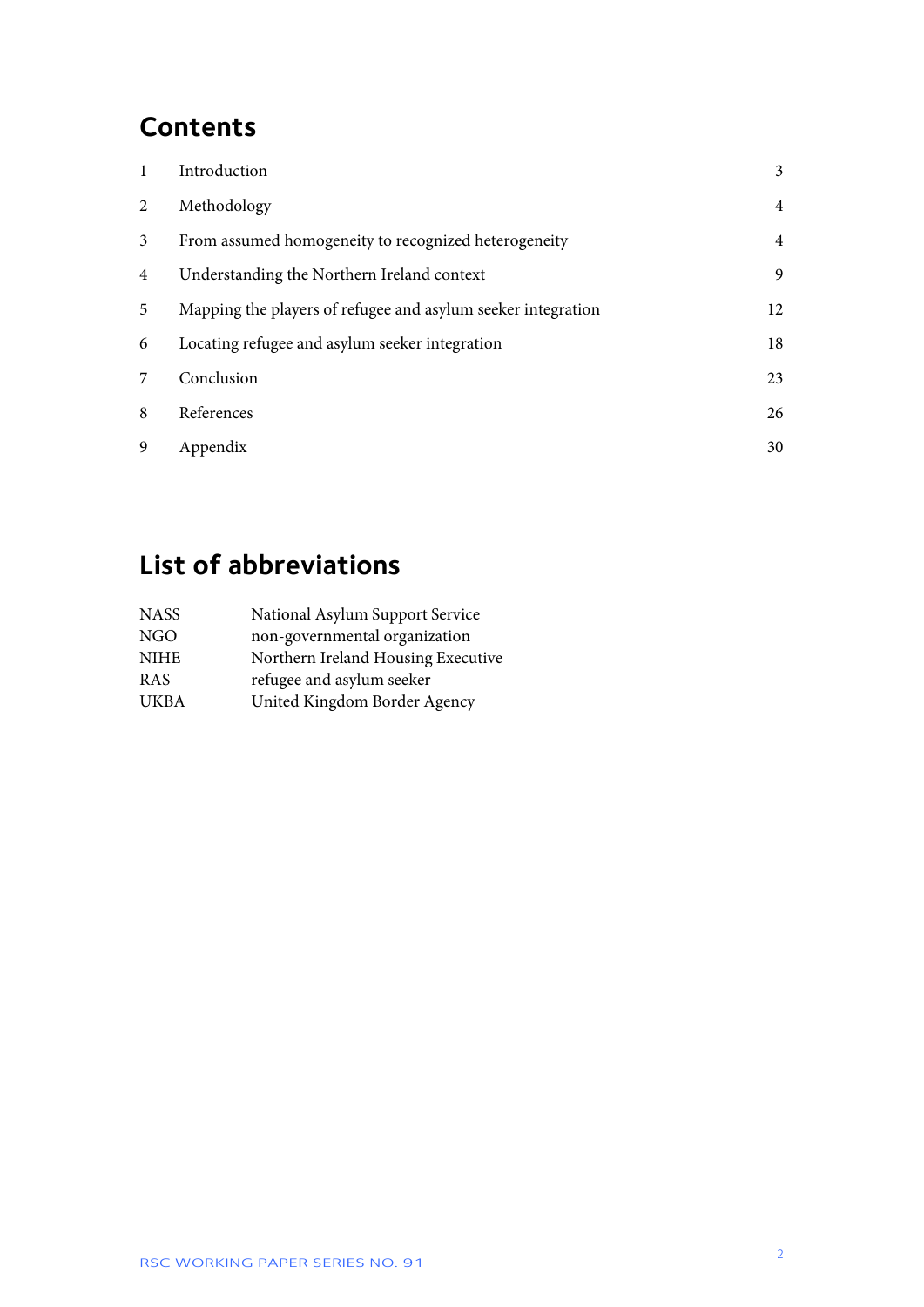### <span id="page-3-0"></span>**1 Introduction**

*'I don't know about this integration. Where do I do this?'* Refugee from Somalia in Belfast

When one thinks of refugees and asylum seekers in the United Kingdom, one tends to think of London and the South East of England, cities in Scotland such as Edinburgh and Glasgow, and, from time to time, part of Wales, but almost never Northern Ireland<sup>[1](#page-3-1)</sup>. In academic and policy articles, papers, and reports about forced migrants in the UK, Northern Ireland is at best referenced in passing and, more often, omitted entirely. While this has been historically rooted in the empirical reality that almost no refugees seek asylum in the region, changing realities mean that this omission is no longer justified.

For much of the late 20<sup>th</sup> century, while Great Britain (England, Wales, and Scotland) was receiving high numbers of asylum seekers, developing immigration law, and establishing partnerships to address issues of migration, Northern Ireland was a site of sectarian violence that received almost no asylum claims. However, this is no longer the case. While the number of refugees in the region remains small when compared with other parts of the UK with most estimates of refugees with status living in Northern Ireland being in the low thousands (McNulty 2012), the proportional rise in asylum claims in recent years has been dramatic. Indeed, estimates suggest that asylum applications doubled from 2010 to 2011 (Key Informant I, April [2](#page-3-2)012). Refugee and asylum seeker (RAS) integration<sup>2</sup> is thus quickly becoming an important concern in Northern Ireland, which presents interesting challenges not encountered elsewhere in the UK.

The sectarian divide in Northern Ireland poses a particularly dramatic challenge to the assumption within integration policy and theory that host communities are socially cohesive entities for which generalizations about values and practices can be broadly applied as standards for RAS integration. Furthermore, the population of refugees and asylum seekers in Northern Ireland presents a particular challenge to the existing integration literature because their integration is embedded in the context of a divided society, which is actively engaged in a particular form of local, intra-societal integration.

As little has been written about refugees and asylum seekers in this region, I will explore how an empirical understanding of this situation helps in rethinking assumptions of homogeneity widespread in integration theory. By engaging a modified version of intersectionality as a tool with which to conceive the complex nature of social divisions, I place the heterogeneity of

 $\overline{a}$ 

<span id="page-3-1"></span><sup>&</sup>lt;sup>1</sup> I will make use of the term as it retains legal and political meaning, but it is important to note that it is a contested term. Those in opposition to the union with Great Britain sometimes refer to the region instead as 'the North of Ireland.' The region is also referred to as 'Ulster.'

<span id="page-3-2"></span><sup>&</sup>lt;sup>2</sup> For the sake of brevity, 'refugee and asylum seeker integration' will hereafter be referred to simply as 'RAS integration' so as to distinguish it from other forms of integration directed at and/or involving other populations.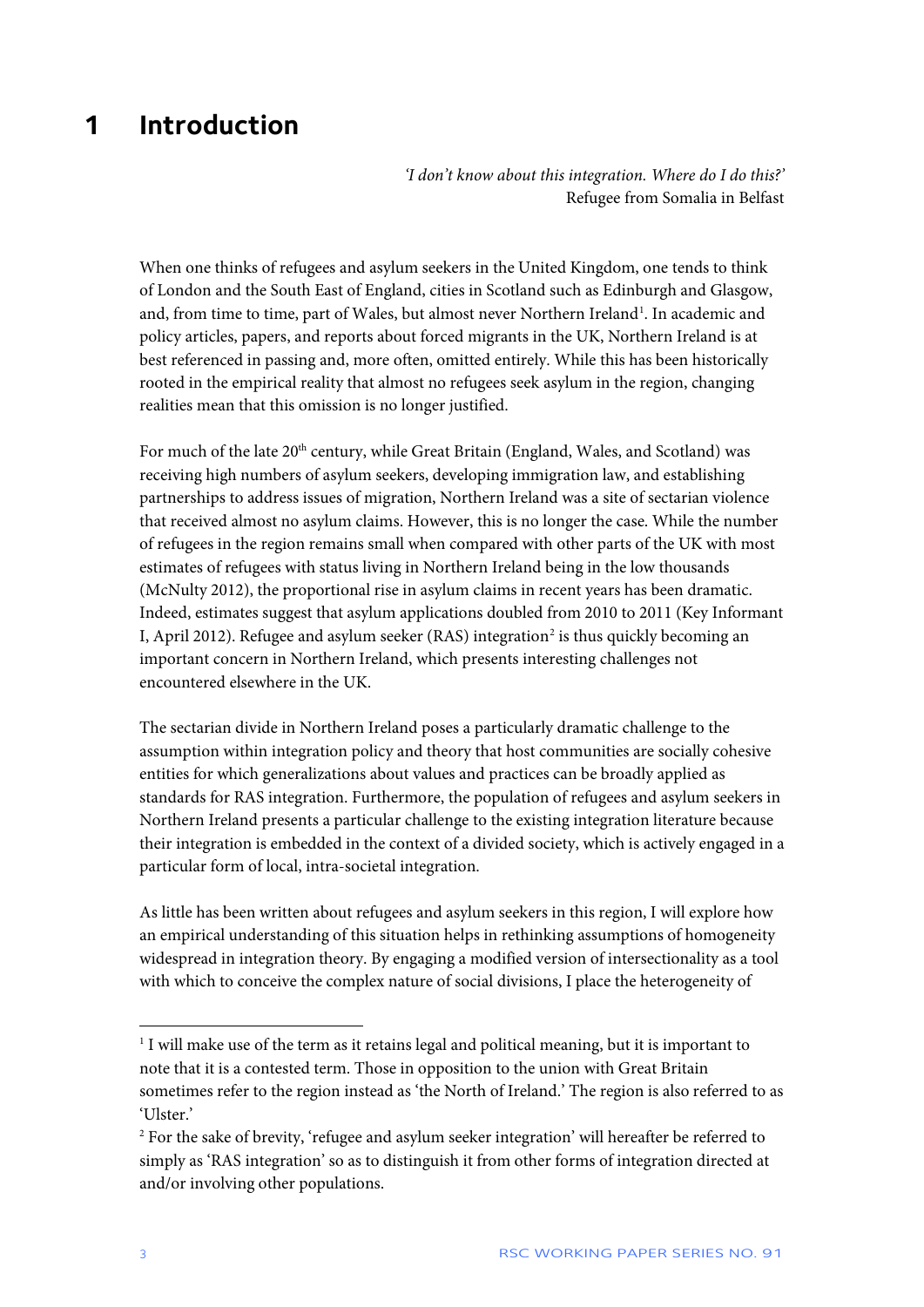host communities as the starting point for explorations of integration. Thus, I will use the particularly divisive sectarianism of Northern Ireland to elucidate broader theoretical issues of integration for refugees and asylum seekers.

### <span id="page-4-0"></span>**2 Methodology**

As so little has been written about refugees and asylum seekers in Northern Ireland, I engaged in a series of interviews and two observations in order to develop an understanding of the situation in the region. This is to supplement the limited information already available. Because my research was limited in scope and by its timeframe, it was an exploratory project (Robson 2011: 59). Through my interviews and observations, which all took place in Belfast over the course of a week in April 2012, I collected non-generalizable data that can be understood as indicative, but not representative of the range of perspectives and experiences in Northern Ireland (Robson 2002: 289). The vast majority of empirical descriptions of the situation of refugees and asylum seekers found in this paper are based on my interviews with people who by virtue of their job or position in the community have knowledge of RAS integration in Northern Ireland. So as to best accommodate new lines of inquiry, I conducted these key informant interviews (Gilchrist 1992) in a semi-structured manner (Robson 2011: 272-3). I spoke with employees in governmental agencies, non-governmental organizations (NGOs) working with refugees and asylum seekers, NGOs working with migrants, and research institutions as well as with five refugees, all of whom had already received status and had been residing in Northern Ireland for at least a year. I observed two events: a workshop on integration at a conference on 'Migration and Localism' organized by the Northern Ireland Strategic Migration Partnership and a meeting of the Belfast Friendship Club, an integration initiative in which migrants and locals are given a weekly time and space to engage with each other. These observations helped me develop a sense of the relationship between governmental agencies and NGOs and between local populations and migrants. They also supplemented my broader understanding of the Northern Ireland context first developed by living and studying in L/Derry for five months in 2010.

<span id="page-4-1"></span>**3 From assumed homogeneity to recognized heterogeneity**

#### **Integration literature**

Different words have, at different times been favoured in both explaining and engineering the social, political, economic, and cultural experiences of refugees and asylum seekers, and their host communities. The rigid, legal 'incorporation;' the broader and vague 'inclusion;' the impersonal, surgical 'insertion;' the top-down 'settlement;' and the burden-centric 'adaption' have all at times been used to explain the complex and evolving relationships between refugees and asylum seekers and their host communities (Castles et al. 2002). In recent years, however, the concept of 'integration' has been favoured as an appropriate middle-ground between two highly criticized concepts: assimilation and multiculturalism.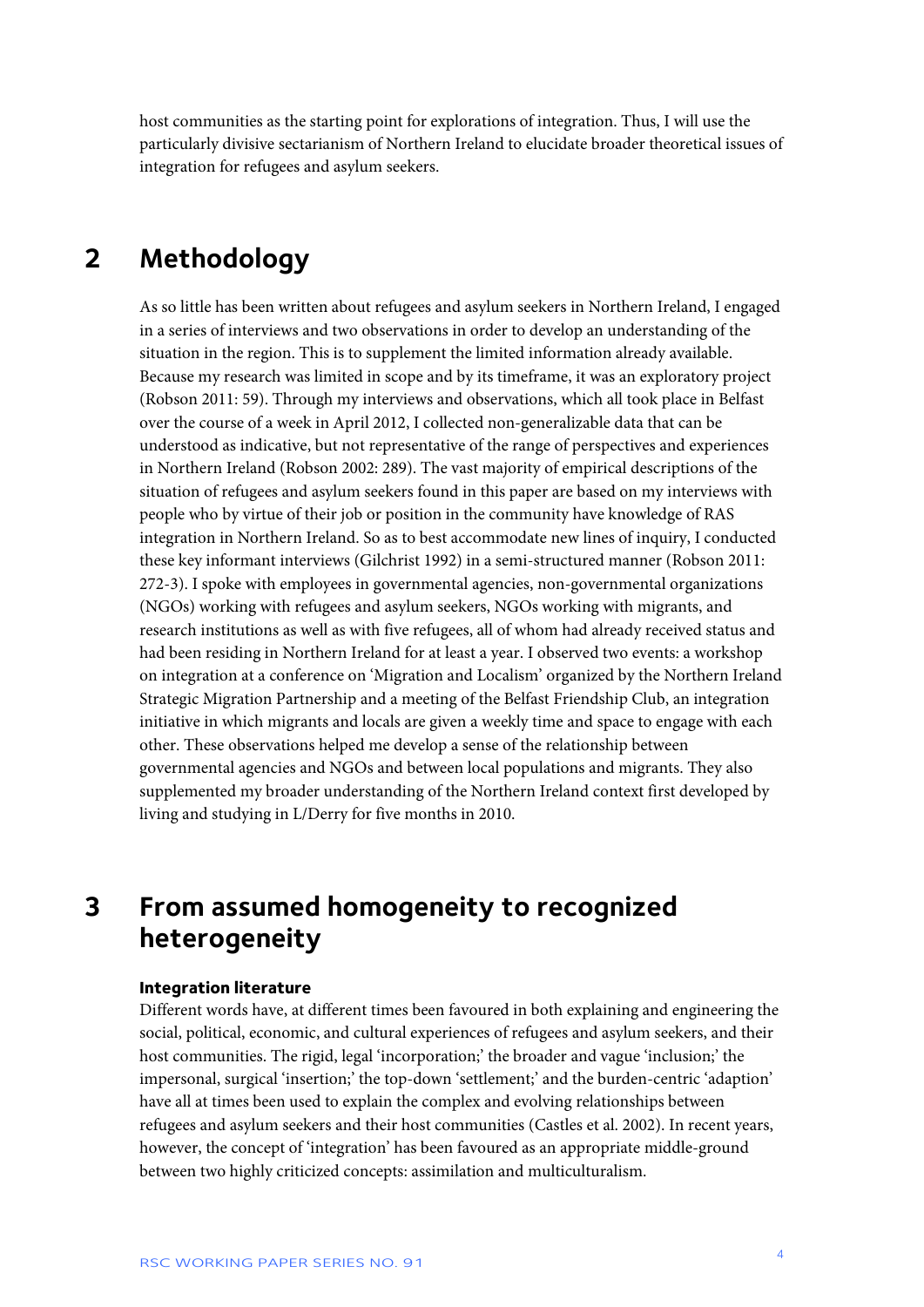Assimilation can broadly be understood as an expectation that migrants will replace their cultural and social values with those of their new host community. As a model, assimilation proposes to break down elements of difference so as to ensure a particular, favoured, and homogenous host community thrives and to eliminate what is argued would otherwise be the basis of societal frictions. This systematic process of breaking down distinguishing differences intended to construct a cohesive society based on the host society's values, traditions, and norms places the entire responsibility to adapt on the shoulders of migrants themselves and, in so doing, implies that there is something inherently wrong about those customs and values which are different.

Assimilation was a post-Second World War global project, which later became associated with Thatcher's 1980s government in the UK. A decade later, Tony Blair's New Labour government built on these assimilationist ideas and distanced themselves from the policy of multiculturalism that the Labour Party had maintained as official policy since the1960s by favouring community integration over multiculturalism. In so doing, Blair's government reflected a claim made more broadly that multiculturalist policies had gone too far (Yuval-Davis 2011).

While multiculturalism promises a respect for cultural diversity altogether absent from assimilation policies, it has increasingly been seen as antithetical to social cohesion and held responsible for creating those ethnic enclaves, which separate cultures (Castles et al. 2002) and has recently been linked to anti-social, criminal, and even terrorist acts (Costello 2006). With multiculturalism pronounced dead in the UK, integration gained currency. Unlike assimilation, Lopez (2000: 57) argues integration allows for expressions of cultural difference, Ager and Strang (2008) suggest it is a more complex conceptualization of responsibility in which both migrants and host communities play roles, and O'Neill (2001) explains that it allows for an engagement with the rights of refugees and asylum seekers.

Following Bader's (1997) call for integration to recognize material social, political, and economic issues beyond legal and symbolic issues, integration is now widely recognized as a legal, economic, and social process, but it remains an 'individualized, contested, and contextual' term (Robinson 1998: 118). Indeed, over a decade after it was presented, Robinson's notion that integration is a 'word used by many, but understood differently by most' (1998:118) remains true and the basic questions of 'who' is integrating and into 'what' they are doing so remain unresolved (Sigona 2005). In order to account for the lack of conceptual clarity associated with integration and develop the types of models favoured in the social sciences, refugee studies scholars often articulate integration in terms of 'functional aspects' (Castles et al. 2002: 129), but the extent and manner in which cultural differences are accepted, responsibilities shared, and rights foregrounded are addressed at competing local and universal levels.

Some insist that integration must be reflective of local realities and practices while others favour standardizable norms of integration which they argue should be applied across a variety of political, social, and cultural situations. In his influential definition of integration, Kuhlman (1991) argues the former by suggesting that integration is a 'relative and culturally determined,' two-way process. For him, integration must be measured in relation to broader realities of the host community, such as by assessing if friction between refugees and hosts is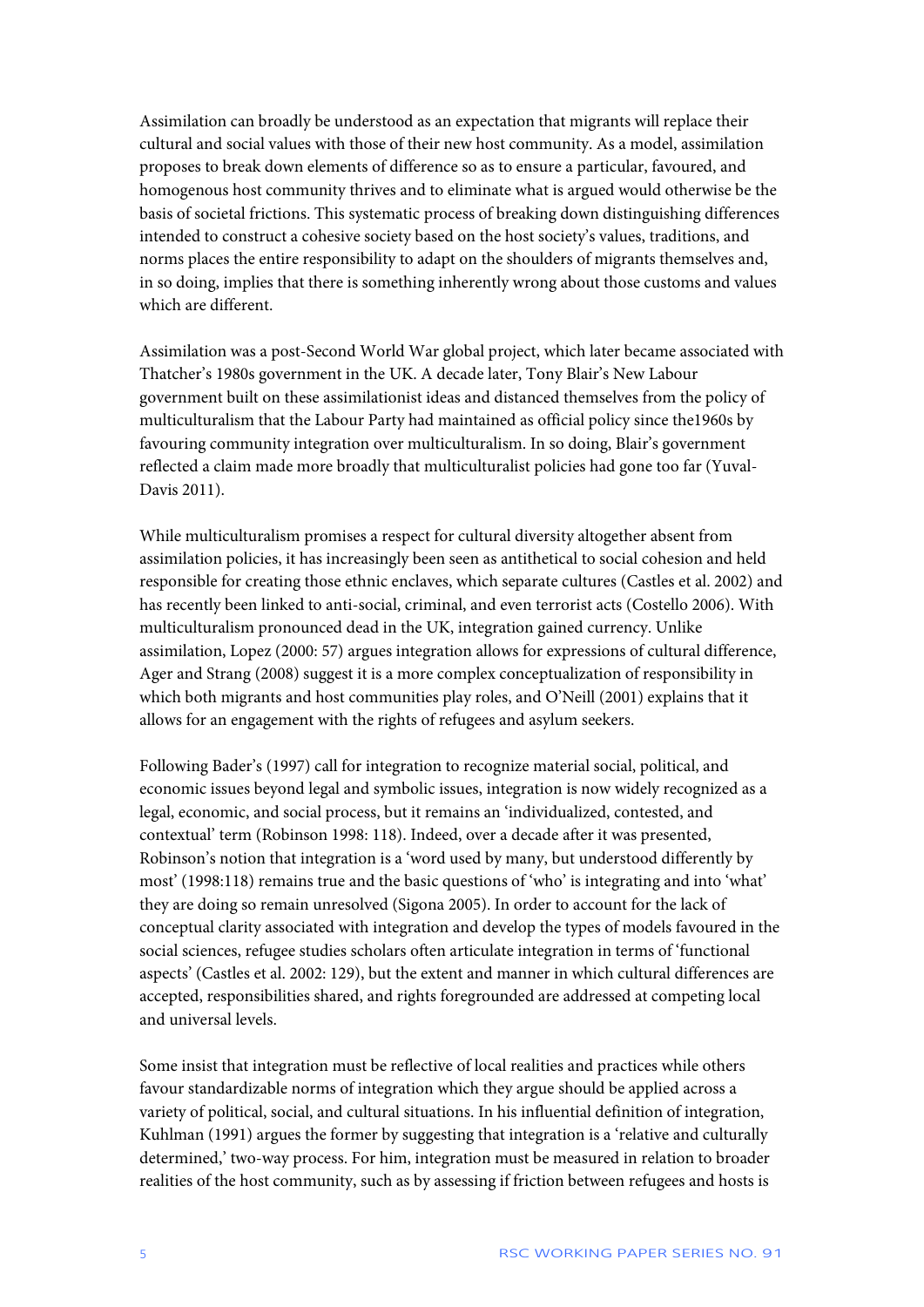worse than between hosts themselves or if employment opportunities for refugees compare to those of the broader host population. In this conceptualization, the integration standard is set at a local level. In so doing, particular cultural, social, and economic practices of the host community are prioritized and expressed as representative of the entire host community. This comes in contrast to those who argue that international responsibilities towards refugees and asylum seekers should compel states to observe particular universal standards of integration. Jacobsen (2001), for example, argues that recognition of particular basic rights remains central to conceptualizing integration in all regions and, furthermore, argues that integration can be understood through a series of seven distinct integration-enabling rights. For him, integration universally must mean that refugees have the right to return to their countries of origin, the rights not be confined to restrictive living arrangements, including camps, or put in physical danger, and the rights to access education, health, housing, and social networks in host communities. For Banki (2004), integration can be simply understood as a relative freedom to participate in the economic and communal life of the host country while Valtnonen (2004) adds that such participation must be possible without requiring a suppression of distinct ethnocultural identities and cultures.

While these two approaches are grounded in quite conflicting normative approaches, they rest on very similar assumptions about the host community. In both of these arguments, even though the level at which integration standards are set differs, a certain degree of homogeneity is assumed. Despite the overwhelming evidence that both refugee and host communities are complex groups with often conflicting social, cultural, and political practices and values, integration overwhelmingly continues to be conceived of as a process involving refugees and host communities as two homogenous, bounded entities. Whether the host is seen as a an entity bound by particular universal standards or if it is seen on a more local level as being defined by particular customs and practices, neither approach questions the cohesive, bounded nature of the host and both present a particular articulation of the host as representative of the community as a whole. In this way, the debate between relativists and universalists is focused on the levels at which commonality can be established and fails to address assumptions of homogeneity or to recognize differences and divisions in host communities. It is, therefore, no surprise that when these conceptualizations of integration are operationalized, relativist and universalist ideas are reconciled in practice through the adaption and interpretation of universal standards at the national level in policies.

By looking comparatively at these processes of operationalization in different countries, however, some scholars challenge functionalist approaches and look more critically at the role of the state. Indeed, there is an increasing recognition of the ways in which particular interpretations of national social, cultural, and political realities shape integration. Sigona argues that integration is both 'circumstantial and contingent' to its context (2005: 120), and Ager and Strang suggest that different approaches to nationhood, citizenship, and rights must be acknowledged in defining integration in particular normative contexts (2008: 177).

It is from this approach to integration that some have problematized assumptions of homogeneity. Sigona, for example, explains that integration 'involves many actors, agencies, logics, and rationalities' (2005:118) rather than two homogenous groups while Strang and Ager (2010: 601) point to the 'danger of an implicit assumption that integration concerns the relationship between two distinct, but homogenous groups.' However, despite acknowledging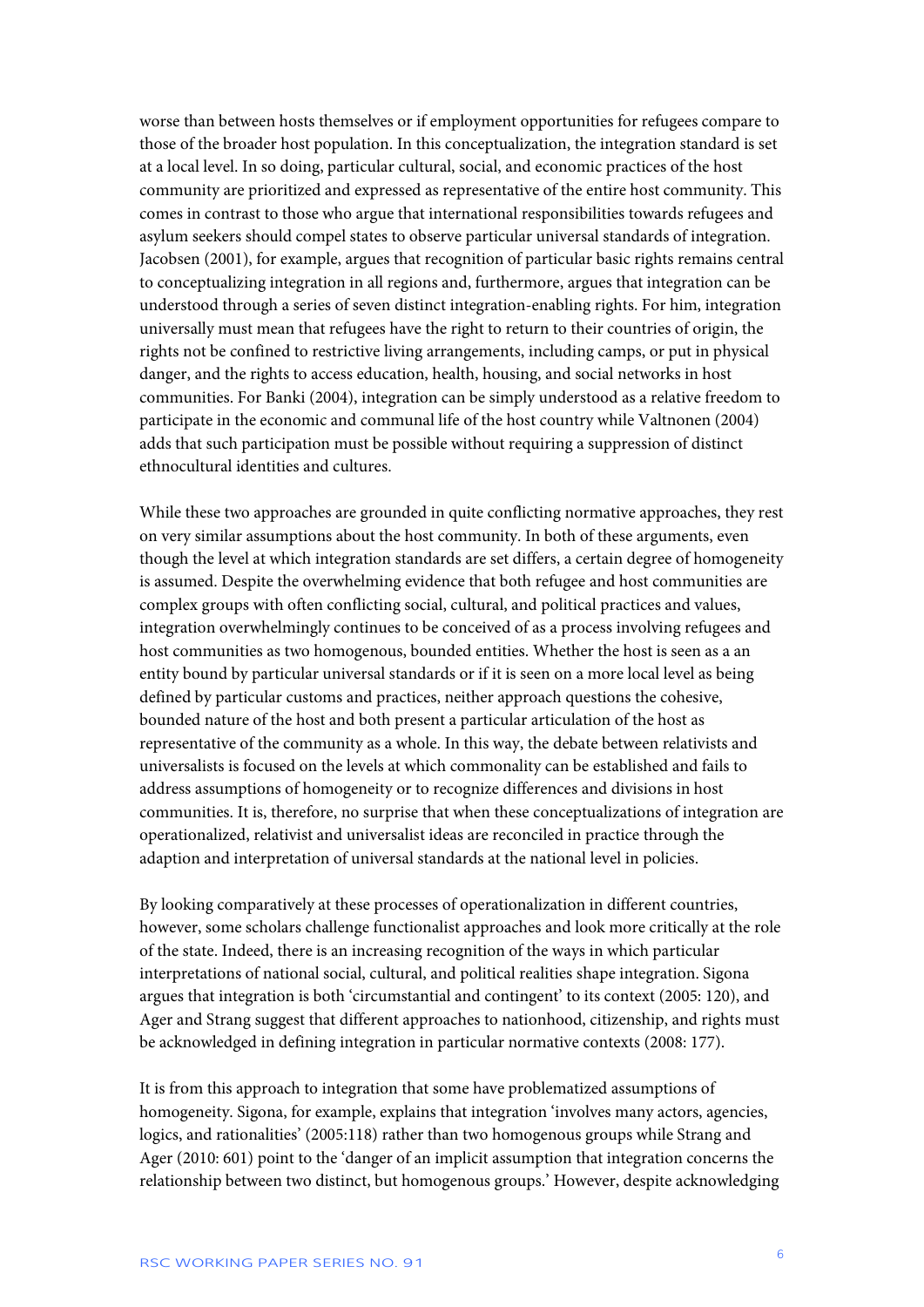the complexities of factors that render host communities heterogeneous and suggesting that models based on homogeneity over simplify the situation, these deconstructions of the assumption of homogeneity are only done in passing. Homogeneity is presented as a limitation or nuance rather than as a fundamental challenge to the existing two-way models.

The most significant attempts to engage homogeneity so far have come from those who critique the power relations inherent in constructing integration. In an effort to demonstrate the way integration reinforces the status quo, critics look to the way people in positions of power articulate integration policies and plans. Marston (2004) argues that integration discourse prioritizes dominant values and implies that there is something innately problematic about refugees. This positioning of refugees demonstrates societal fears that refugees and asylum seekers will import dangerous values, because the fact that their home countries produce refugees is seen as evidence of dysfunction and has marginalizing effects for refugees (McPherson 2010). In this critical approach to integration, the central contention is that integration discourses construct refugees as problems, but the critique also begs important questions about representations of the host community.

In operationalizing integration, policy makers and practitioners necessarily base their measurements of successful integration on their own values and experiences as subjects privileged by dominant discourses (Choules 2007). This critical analysis demonstrates a process of envisioned homogenization whereby social, cultural, and political elites reproduce a particular form of their community in narrowly defining the values and practices to which refugees and asylum seekers are expected to adapt. Yet, while these critiques provide important insight into the ways in which the elite benefit from existing integration models and definitions, they do not give us the tools with which to dismantle the assumptions of homogeneity that underpin those models and definitions.

In order to challenge assumptions of homogeneity, a new approach is necessary. Thus far, homogeneity has generally only been considered as a limitation in the aftermath of theoretical explorations or as a particular nuance in the preface to an argument. As a result, the models and definitions of integration that have dominated debates fail to account for the heterogeneous complexities of both refugee and asylum seeker and host community populations. Therefore, in order to conceptualize these complexities, a move beyond a mere critique of homogeneity to an engagement of heterogeneity is necessary.

#### **Modified intersectionality**

In a heterogeneous society, people have different cultural practices, values, political affiliations, and faith backgrounds; they are of different genders, sexualities, ethnicities, races, classes, and ages; and they have different relationships to social, cultural, political, and economic power structures. So, in order to move from a conceptualization based on homogeneity to one based on heterogeneity, a recognition of social positioning and societal divisions is necessary. In order to accomplish this, I propose to adopt a conceptual tool developed in gender or women's studies: intersectionality.

Heralded by McCall (2005:1771) as the 'most important theoretical contribution' of women's studies, intersectionality is a theory developed by feminist thinkers that offers a way of conceptualizing factors that divide society and accounting for the 'social positioning of the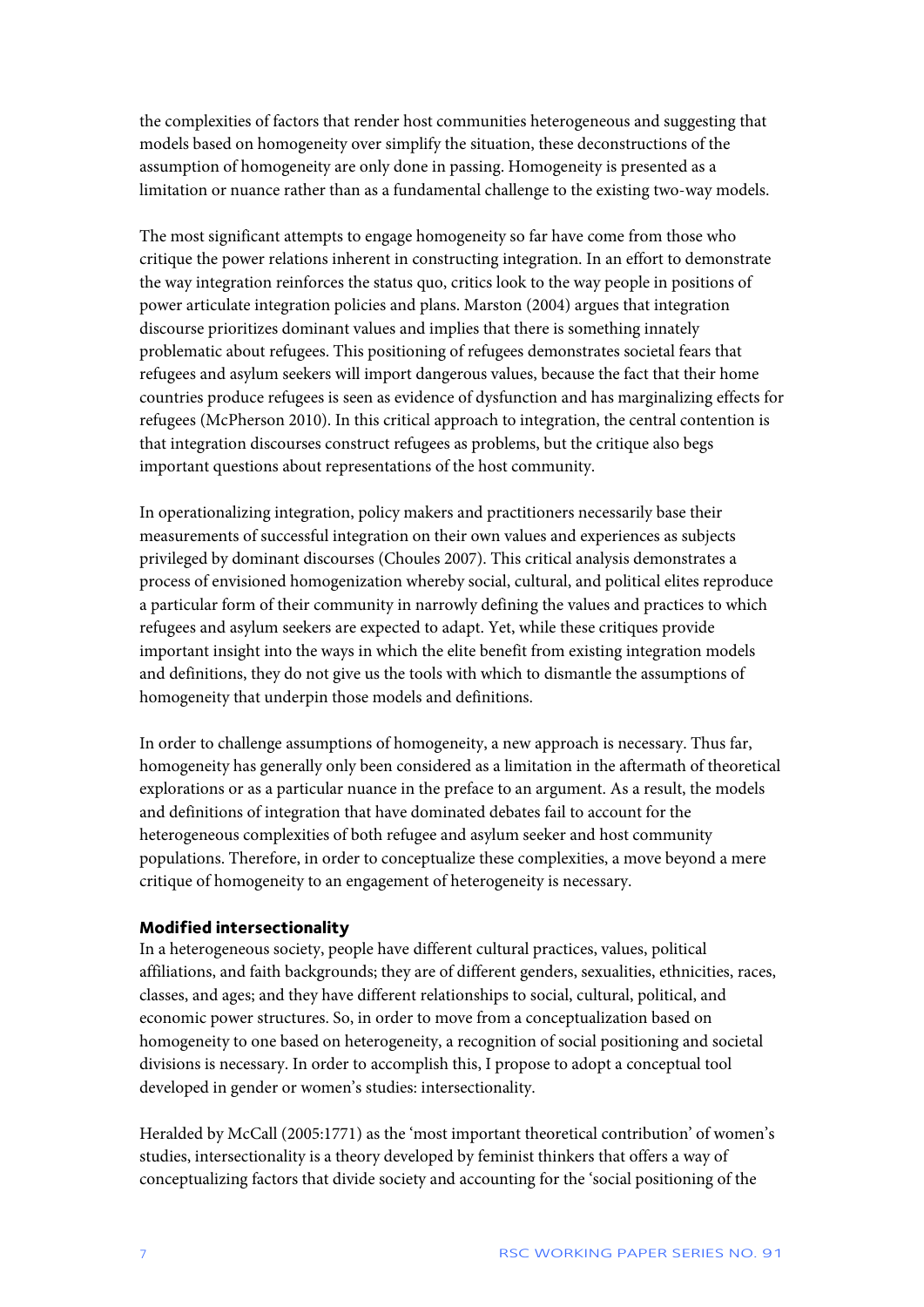social agent' (Yuval-Davis 2011:3). The theory was developed by black feminists in the United States in response to a perceived homogenization of female experiences within feminist theory. Seeing that a certain universal conception of 'womanhood' was being articulated in binary opposition to masculinity with little regard for the differences between women, these feminists argued for a more nuanced interpretation of the female experience that recognized the influence of other social factors, most notably race and class. The term 'intersectionality' was coined by Kimberlé Crenshaw in 1989 as a way to account for the way other factors, in addition to gender, such as race, ethnicity, and class differentially situate people. In its most basic form, intersectionality is a metaphor. It is a way of understanding the complexity of multiple forms of social divisions by seeing them as intersecting roads (Yuval-Davis 2011). It reconciles a modernist idea of commonalities of experience with a more post-modern, poststructuralist recognition of the subjectivity of individuals by nesting the somewhat vague idea that 'differential situatedness [...] affects the ways they affect and are affected by different social, economic and political projects' (Yuval-Davis 2011:4) in a powerful metaphor.

In recent years, intersectionality has crossed into policy and popular culture realms. It has, for example, been used in hard form to draw attention to the ways in which victims of simultaneous gender and race discrimination are left unprotected by anti-discrimination laws that only address single forms of discrimination and in soft form by bloggers exploring their self-identity as intersections of racial, sexual, class, political, and physical characteristics (Olesky 2011). Thus, while the ambiguity of intersectionality has not been resolved, it has paradoxically accounted for the theory's widespread application (Davis 2008).

While some present intersectionality as a theory and others a methodology, I propose to utilize it as a tool with which to conceive of the heterogeneity at play in RAS integration. In order to do so and in response to the specificities of my case study, I propose to employ a modified version of the metaphor in which the traditional gender focus is replaced with a focus on sectarian divides, while maintaining gender as an intersecting factor alongside race, ethnicity, age, class, and faith.

The Northern Irish case presents a dramatic example of social division, one in which the question of 'what' refugees and asylum seekers are integrating into is particularly poignant. As a society in which the norm is for people to live in communities with people who share their cultural and religious backgrounds and to send their children to religiously-affiliated, nonmixed schools, there is no question that Northern Ireland is divided. It is important, however, to recognize that while sectarian divisions mean those who are loyalist Protestants and those who are republican<sup>[3](#page-8-0)</sup> Catholics each form separate communities based on different cultural, religious, and political values and practices, these communities are themselves internally heterogeneous. Indeed, though sectarianism plays an overarching role in dividing society, other factors such as age, gender, class, race, and ethnicity also contribute to social positioning and divisions.

 $\ddot{\phantom{a}}$ 

<span id="page-8-0"></span><sup>3</sup> Unlike in many texts about Northern Ireland, I will not capitalize this term or the term 'loyalist,' because they are political philosophies or positions on constitutional questions and not political parties.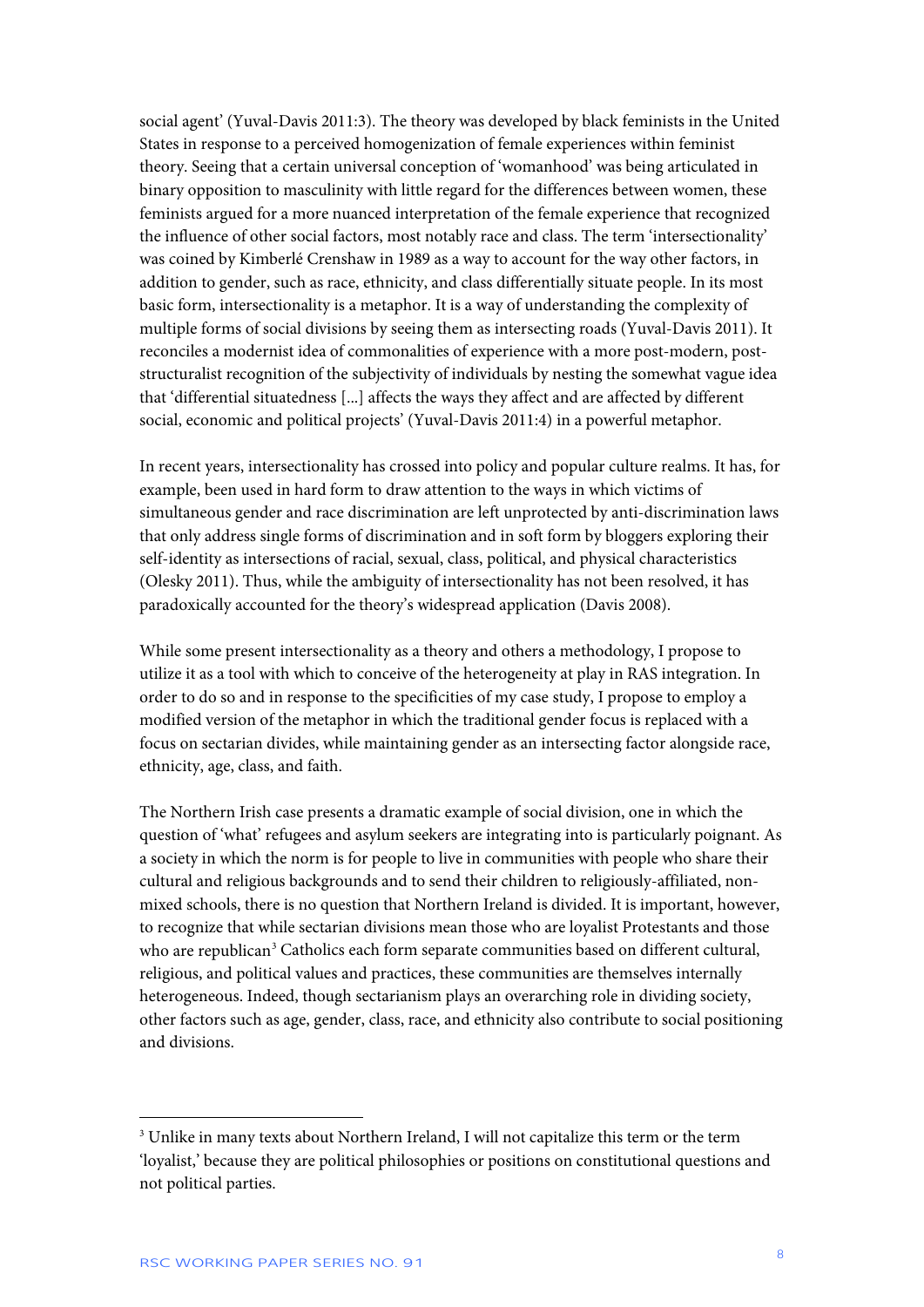While the inclusion of sectarianism in an intersectional framework is not new<sup>4</sup>, applications of intersectionality to Northern Ireland have thus far retained gender as their central analytical concern. However, because the single most dramatic division shaping people's lives in this region is sectarianism, I propose to foreground sectarianism instead. This modified use of intersectionality will allow me to account for the diversity of experiences of sectarianism and the fact that people are simultaneously being shaped by other social, cultural, political, and economic factors. While intersectionality traditionally foregrounds gender divisions, even those writing within the feminist tradition recognize that in specific social locations and time periods, certain social divisions have a greater effect on people (Yuval-Davis 2011).

Thus, I will utilize this modified version of intersectionality, in which sectarianism is foregrounded, as a tool to map the players, locations, and layers of RAS integration in Northern Ireland. Underlying my analysis is the fundamental notion that people's social positions are shaped by intersecting factors of difference such as sect, gender, age, class, race, or faith, and I will articulate my two-part analysis within the powerful metaphor of intersectionality. My analysis will begin by looking at the players of integration, specifically examining the ways in which broader categories of difference are developed on top of a complex web of intersecting factors. The role of location in integration will then be explored by considering the importance of territory in creating spaces of inclusion and exclusion.

### <span id="page-9-0"></span>**4 Understanding the Northern Ireland context**

#### **The troubles and their legacy**

In order to examine the players of integration, I will first describe the contemporary situation in Northern Ireland, which is inseparable from the decades of sectarian violence known as the 'Troubles' that defined the region from the late 1960s until 1998. In this bloody period, the threat of bomb attacks, shootings, and street disturbances, the erection of checkpoints and blockades dividing towns and cities, the presence of British and Irish security forces on the streets, and the establishment of paramilitaries on both sides of the sectarian divide defined the very social fabric of Northern Irish society. At the centre of the conflict was a constitutional battle in which republicans, who were largely Catholic, wanted a united Ireland in which Northern Ireland would become a part of the Republic of Ireland, and loyalists, who were largely Protestant, wanted Northern Ireland to retain its union with Great Britain. However, the Troubles were also more broadly about preserving each community's way of life against perceived threats from the other (Key Informant C, April 2012). Furthermore, the Troubles were the site of significant civil rights struggles and a time when the rates of social problems such as alcoholism, teenage pregnancy, and domestic violence soared (Purdie 1990; Murphy 1978). Recognizing these complexities beyond the constitutional question is particularly important in building an intersectional model for the present, because they indicate that elements of the Troubles affected people involved differently depending on the

 $\ddot{\phantom{a}}$ 

<span id="page-9-1"></span><sup>4</sup> Rooney's (2007) work on women in transitional Northern Ireland introduced the additional factor of sect in a triad of gender, sect, and class meant to replace the traditional triad she understood as being gender, race, and class.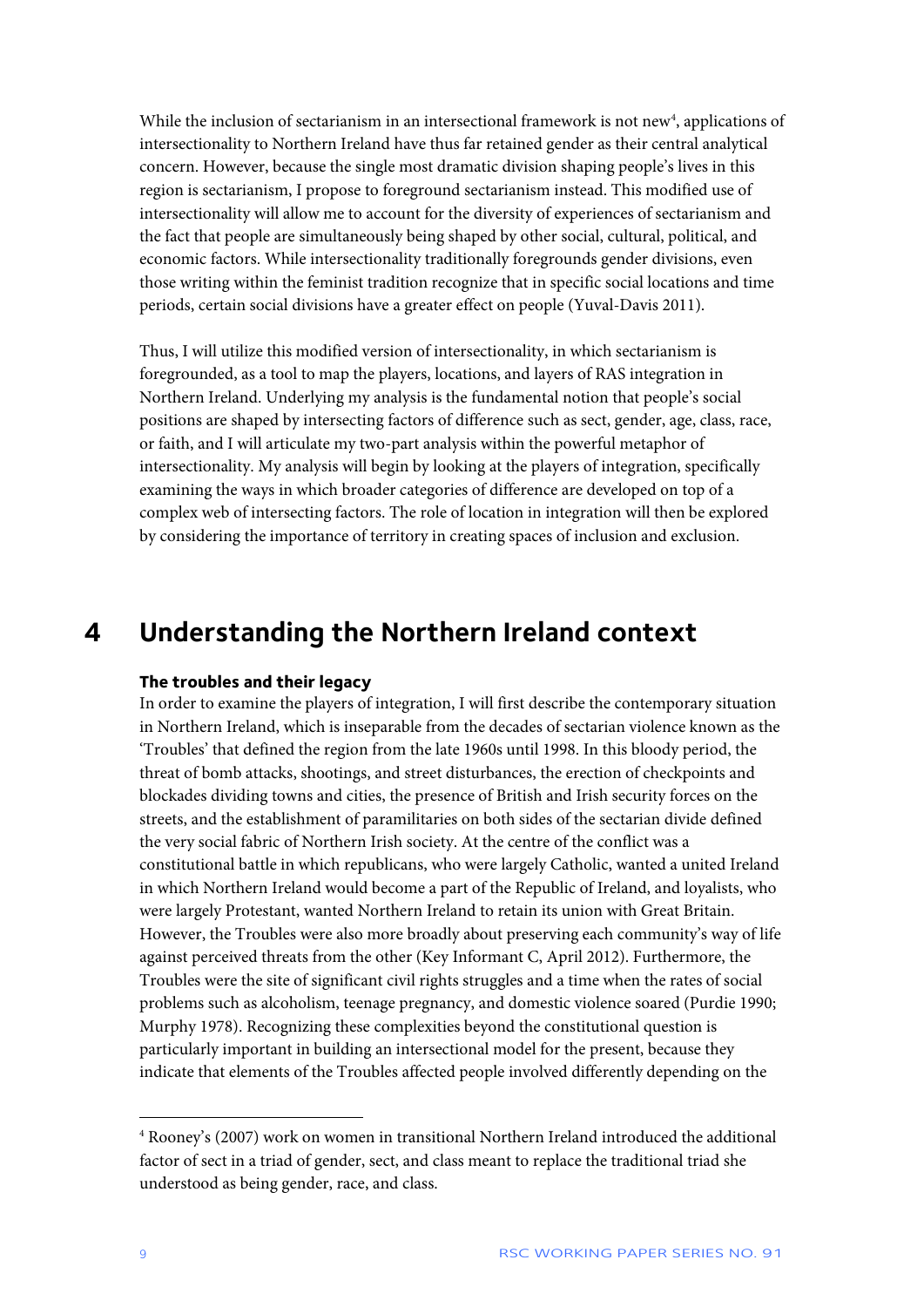way factors of differences applied to and shaped them. While there is no doubt that the republican-loyalist divide was and continues to be the root of much social tension, other factors were influential. For example, class inequalities were the basis of civil rights struggles and women and children were disproportionally affected by domestic violence and teenage pregnancy. Thus, one can understand how the intersections of sect, class, and gender affected people differently during the Troubles and deduce that these intersections have continued to have different implications in post-conflict Northern Ireland.

Much like how the emphasis on sectarianism often overshadows other social problems and struggles of the Troubles, the idea that Northern Ireland is a 'post-conflict' society often overshadows residual social issues. While this is a widely used term to refer to the period of relative non-violence following the ceasefires of the late 1990s and the peace agreement of 1998, much evidence suggests that social divisions in Northern Ireland remain deeply entrenched and, in fact, that certain divisions have since grown stronger. According to the NI Peace Monitoring Report, published in 2012, the threat of paramilitarism remains active, and sectarian divisions around schooling and housing remain strong. The number of peace walls – barriers that separate republican and loyalist communities – have more than doubled, from 22 to 48, since the peace agreement was signed, 92.5% of school children attend religiouslyaffiliated, non-mixed schools, and 90% of people living in community housing reside in single identity communities (Nolan 2012). Indeed, the current status quo is at best coexistence free of violence and, often, merely superficial forms of tolerance.

#### **Refugees and asylum seekers situation**

Non-governmental organizations working with refugees and asylum seekers in this deeply divided region have actively constructed a narrative of asylum that cuts across the sectarian divide. Embrace NI and the Refugee Action group cite historical examples of asylum in Northern Ireland accepted by both communities such as the Huguenots fleeing persecution in the 17th century, Jews fleeing pogroms in the  $19<sup>th</sup>$  century, and the UK government's resettlement initiative for Vietnamese refugees in the 1970s amongst others in their publicity materials aimed at the broader Northern Irish population. While other parts of the UK have a documented history of granting refugee status since the adoption of the 1951 Convention on the Status of Refugees and its accompanying 1967 protocol from which they can draw support for the idea of an existing norm in their region, Northern Ireland does not. It received almost no asylum applications during the Troubles, which constitutes the bulk of the period since the convention and protocol were adopted. In addition, to this day, Northern Ireland is not a dispersal area for asylum applicants or refugees under UK policy. By drawing on examples of asylum that predate the convention and protocol, and by pointing to the only resettlement project ever conducted in the region, NGOs rely on examples in which the population in question was granted asylum either before the current international legal definition was adopted or in situations where their refugee status had been recognized in their first country of refuge. What these examples do not represent and what is an increasing reality in Northern Ireland is that people not yet recognized as refugees are fleeing persecution and are now arriving directly in Northern Ireland in hopes of receiving status.

The process of seeking asylum differs in Northern Ireland from that in Great Britain. Despite the fact that immigration is a reserved matter – meaning the UK government retains legislative power in the matter, including asylum procedures – immigration lawyers find that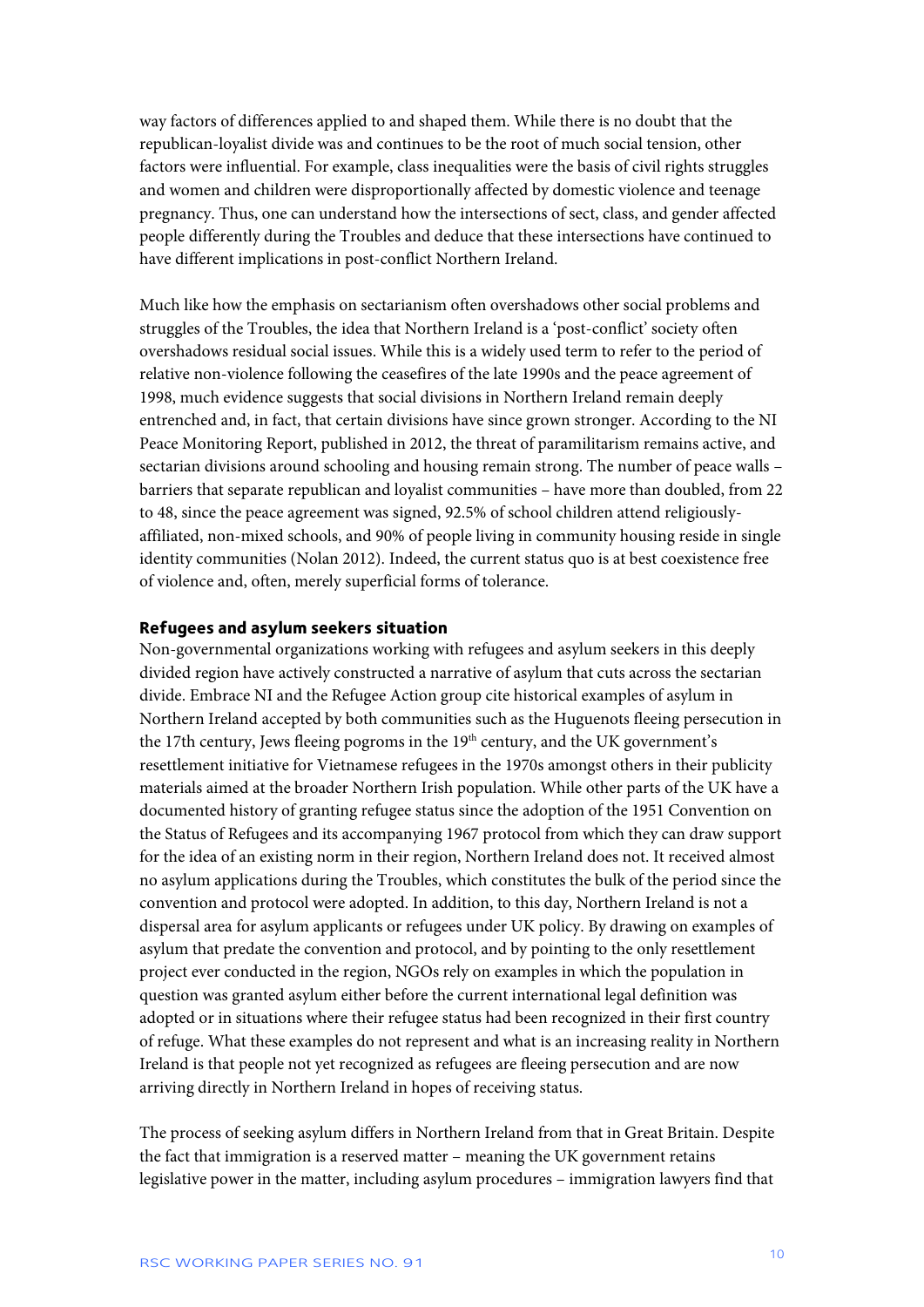differing regional realities do shape applicants' experiences of the proceedings (Key Informant A, April 2012). Although court procedures are much as they are in Great Britain, the limited resources in Northern Ireland can affect the perceived credibility of an asylum seeker's claim. For example, qualified immigration officers are not always stationed at ports of arrival, so refugees are often unable to apply for status at their first port of entry, which in turn can raise suspicion later on in their screening and asylum interviews. Even though those who do not apply at their first port of entry can do so through the Bryson One-Stop-Service for Asylum Seekers, which forward applications to the immigration authorities at Drumkreen House, the time elapsed before filing the claim can prove to be a problem. Immigration officials conducting screening and in-depth asylum interviews often see the time elapsed as undermining the sense of urgency expected of people fleeing persecution, and this detracts from the applicant's perceived credibility. Finally, other non-governmental institutional realities also colour applicants' chances of being granted status. As there are no professionals trained to determine and testify to torture in Northern Ireland, applicants often have to rely on inexperienced physicians whose testimony is less credible. In exceptional cases, some applicants may be able to secure the funds to travel to Great Britain for appointments with experts, but these journeys may serve to aggravate the physical and emotional issues they face (Key Informant A, April 2012).

Despite the aforementioned challenges, a growing number of people are choosing to seek asylum directly in the Northern Ireland. Because Northern Ireland is not a dispersal centre, people claiming asylum in Great Britain are never sent to Northern Ireland and the United Kingdom Border Agency (UKBA) does not compile the same level of data about Northern Ireland as it does for other parts of the UK. To complicate matters, the statistics which the UKBA does compile and make public are presented with the Scottish statistics in a way that does not always allow the two to be separated. While this presents a serious challenge to understanding the quantitative asylum reality in Northern Ireland, local NGOs have been producing statistics for a number of years based on their experiences, and the Home Office has recently released some relevant statistics. Between April 2008 and March 2009, Bryson forwarded 194 support applications to the Home Office, which included 164 single people and 30 families, of whom 146 were male and only 48 were female. The most common countries of origin of these applicants were Somalia, the People's Republic of China, Zimbabwe, and Kuwait. More recently, between April 2010 and March 2011, the Home Office received applications from 293 people of whom 91 were dependents. Of the main applicants, 137 were male and 65 were female, and the principal countries of origin were Somalia, Sudan, the People's Republic of China, Iran, Nigeria, and Zimbabwe. There was, therefore, an increase by a third in the number of asylum applications between April 2008 and March 2011 and estimates from Bryson suggest that the numbers continue to rise (McNulty 2011). As of January 2012, there were 90 families, totaling 274 members, and 70 single people receiving asylum cash support and accommodation (McNulty 2012). There are also a small number of unaccompanied minors seeking asylum in Northern Ireland, who are not accounted for in the government figures, because they are the responsibility of Social Services rather than Immigration (Key Informant F, April 2012).

While no figures are available about the percentage of applications that have been successful, the UK-wide rate of 17% being granted refugees status, 8% being granted Humanitarian Protection or Discretionary Leave, and 75% being refused may be used as a guide (Home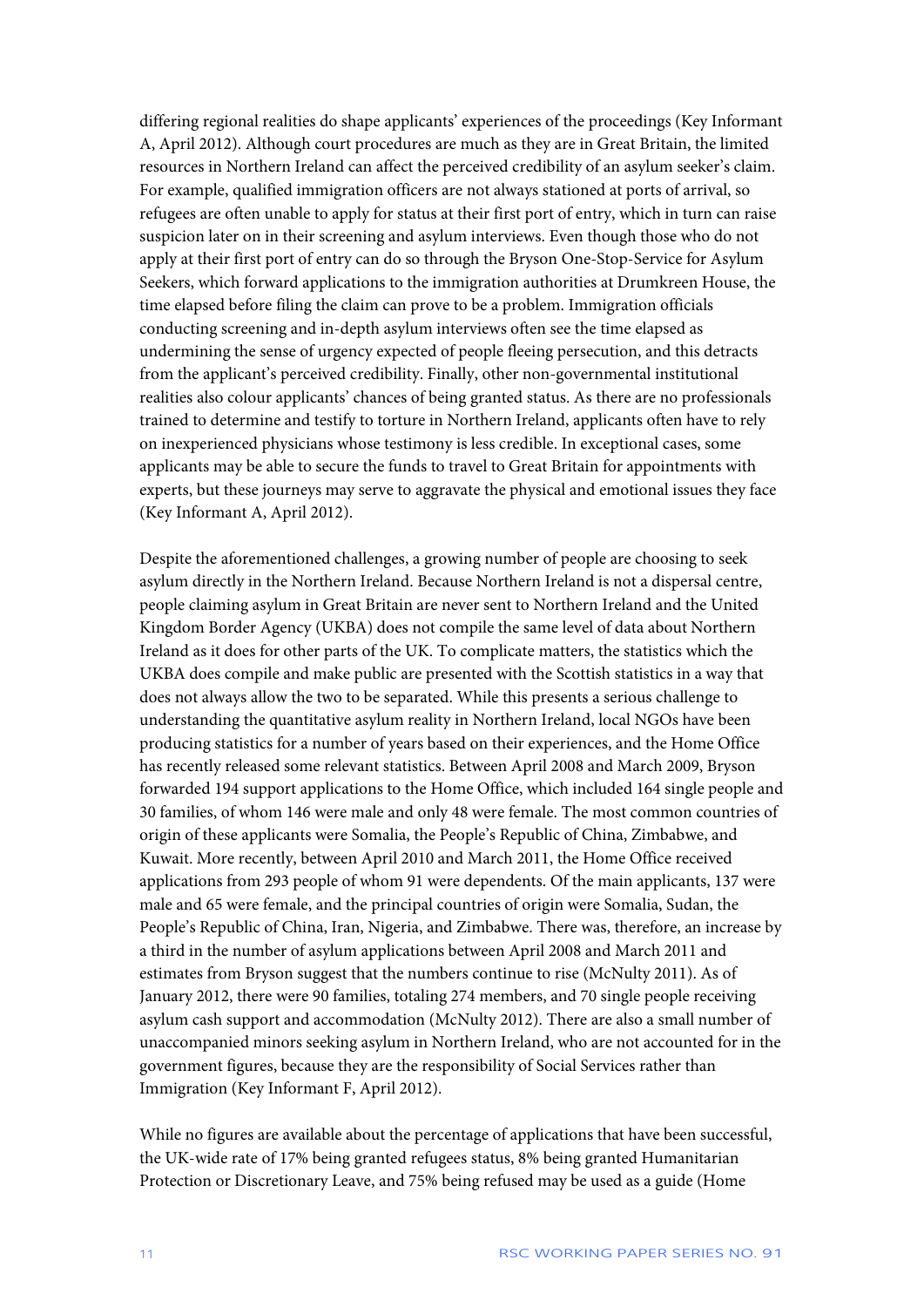Office 2011). In 2008, the Refugee Action Group estimated that approximately 2000 status refugees were living in Northern Ireland. The continued growth in asylum applications would suggest that this number has increased.

This increasing number of asylum seekers in the context of the Troubles' divisive legacy renders RAS integration in Northern Ireland a particularly interesting though understudied case. Thus, Northern Ireland, with its stark social divisions, represents a particularly strong case with which to explore the centrality of heterogeneity in RAS integration.

### <span id="page-12-0"></span>**5 Mapping the players of refugee and asylum seeker integration**

#### **Intersecting factors of division in Northern Ireland**

In traditional two-way integration models, there are two groups of players: those who are refugees or asylum seekers and those who are members of the host community. In these binary models, distinctions are often made, within the refugee and asylum seeking population based on legal status and relative cultural and linguistic similarities to the host community and within the host community based on social and institutional roles in the community. However, this binary assumption impedes a proper re-conceptualization of the players involved in RAS integration

Clearly, these two categories are easily derived from common RAS integration definitions articulated in terms of mobility and residency rights. Their problematic nature stems from their failure to allow for the possibility of alternative divisions, and, more importantly of groups with differing mobility and residency rights sharing common experiences. Simply assuming this binary division would be inconsistent with the use of modified intersectionality. So, instead, I will begin by considering the factors of division across the entire population in order to derive applicable explanatory categories for the players, which allow us to see the continuities and discontinuities amongst refugees, asylum seekers, and hosts.

In Northern Ireland, factors of division traditionally considered in intersectional analysis, such as gender, race, ethnicity, class, and age exist alongside the additional factor of sect. While each factor has very real implications in both dividing people and establishing aspects of commonality, their effects are neither consistent across populations nor inherent to the people whom they affect, because their construction is deeply contextual and relational.

The social construction of difference is a late 20<sup>th</sup> century concept, which has dramatically reshaped how factors of differences are conceived. Gender, which was once conflated with sex and understood as a biologically derived differentiation of women and men that explained and justified gender expectations, is now widely accepted as processes of socialization distinct from biology. Thus, the once radical idea that 'one is not born a woman, one becomes one' (de Beauvoir 1972) is now the basis for rethinking femininity and masculinity as a range of gendered roles (Nobelius 2004). Indeed, the social construction of gender is now so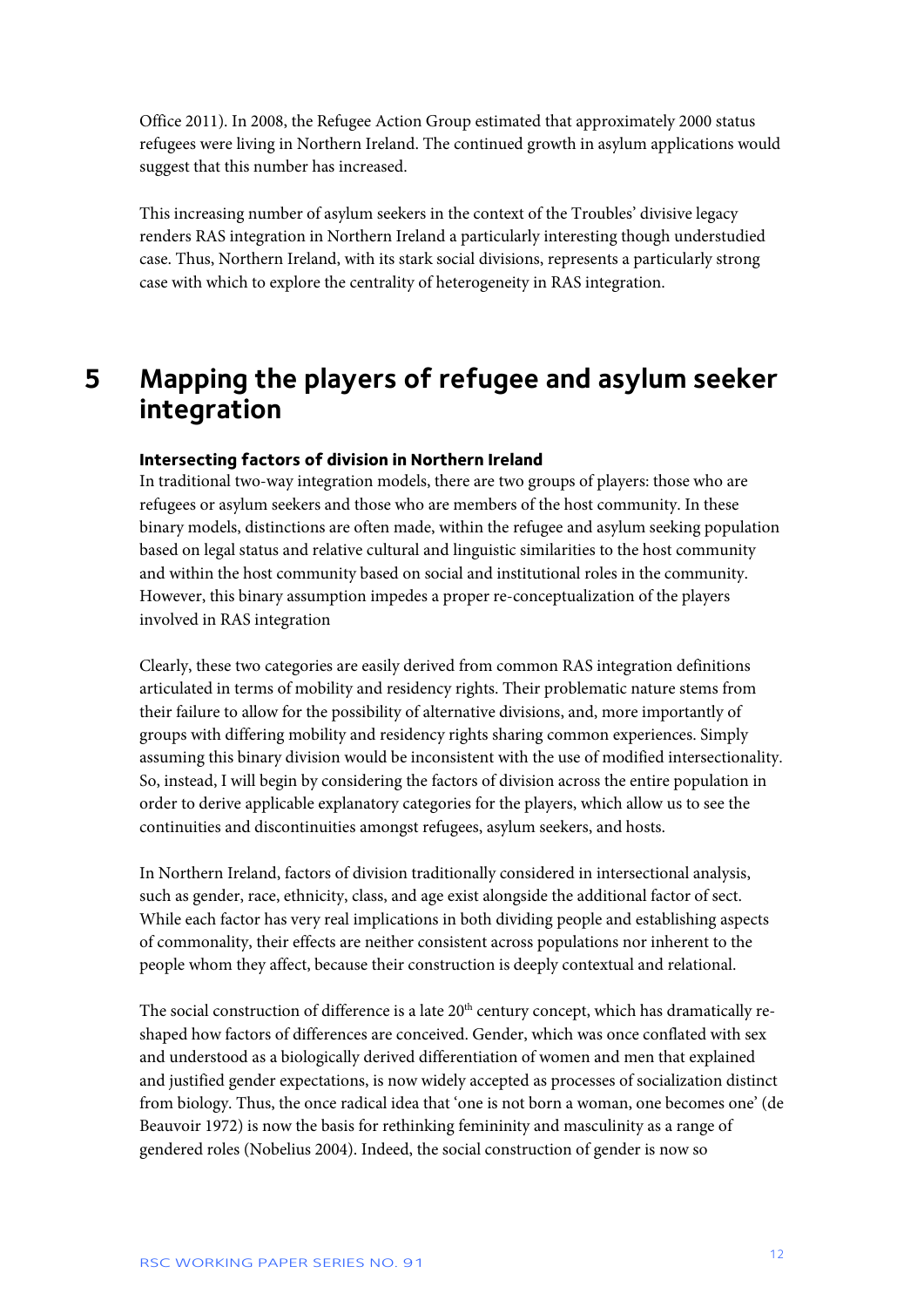mainstream that the World Health Organization recognizes it as such in its definition (WHO, 2009).

Much like gender, race and ethnicity were also re-conceived as social constructs in the second half of the  $20<sup>th</sup>$  century. Following the influential publications of Frantz Fannon (1967) and Albert Memmi (1957), important debates shifted understandings of race away from a focus on genetic differences toward a reconceptualization of race as a particular way that people speak about themselves and are spoken of. As Cornell and Hartmann explain, race is no more than 'a human group defined by itself or others as distinct by virtue of perceived common physical characteristics that are held to be inherent [...for which...] neither markers nor categories are predetermined by any biological factors' (1998: 24). Ethnicity is generally thought of as subsidiary labels to race which are used to describe common 'cultural attachments, past linguistic heritage, religious affiliations, claimed kinship, or some physical traits' (1998: 19).

Unlike gender, race, and ethnicity, which are increasingly being re-conceived beyond biology and genetics, there is no doubt that age retains very significant meaning as a biological characteristic. However, as a socio-cultural and legal factor it gains different meanings in different contexts. It is clear that it has 'changed over time [...and...] varied among different cultures' (Hareven 2005: 119) and that laws and norms associated with age continue to differ across jurisdictions and cultures.

Finally, much like gender, race, ethnicity, and age, class was re-conceived as a product of context the processes of socialization and the choices people make (Thompson, 963). While people are certainly born into particular socio-economic circumstances to which particular class meanings are attached, a person's class is a relational factor resulting from and indicative of particular social hierarchies which change over time and differ depending on contexts. Thus, each of these traditional factors, whether they be constructions based on physical, cultural, political, or economic characteristics, have differing social meanings in various relational contexts.

The additional factor of sect, central to the Northern Ireland case, is also the result of complex social processes that produce meanings. I will use the term 'sect' to refer to the factors of division which separate republicans and loyalists in Northern Ireland. While in this case religion clearly plays a role, the political and cultural components of sect are equally integral to its definition. Indeed, in Northern Ireland they are so deeply interconnected that they should not be conceived as separate elements. Republicanism is thus linked not only to Catholicism, but also to a particular sense of the need to struggle against a history of economic and social discrimination and to cultural traditions developed within republican communities over centuries. In contrast, loyalism is linked with a variety of denominations of Protestantism as well as with the cultural traditions that hold strongly to the value of sacrifice as a means of protecting the way of life of those communities. Thus, in this analysis, sect will refer to particular expressions of constitutional politics, socio-cultural heritage, and religious community. If each factor can be defined by its clusters of commonalities and its proper polarities, and thus differentiated from other factors, none are independent of each other. Neither gender, race, ethnicity, age, class, nor sect are experienced in the same way by each person they affect. Indeed, as Spelman explains, even if it were possible to separate them from each other, which it is not, all women, for example, would not experience womanhood in the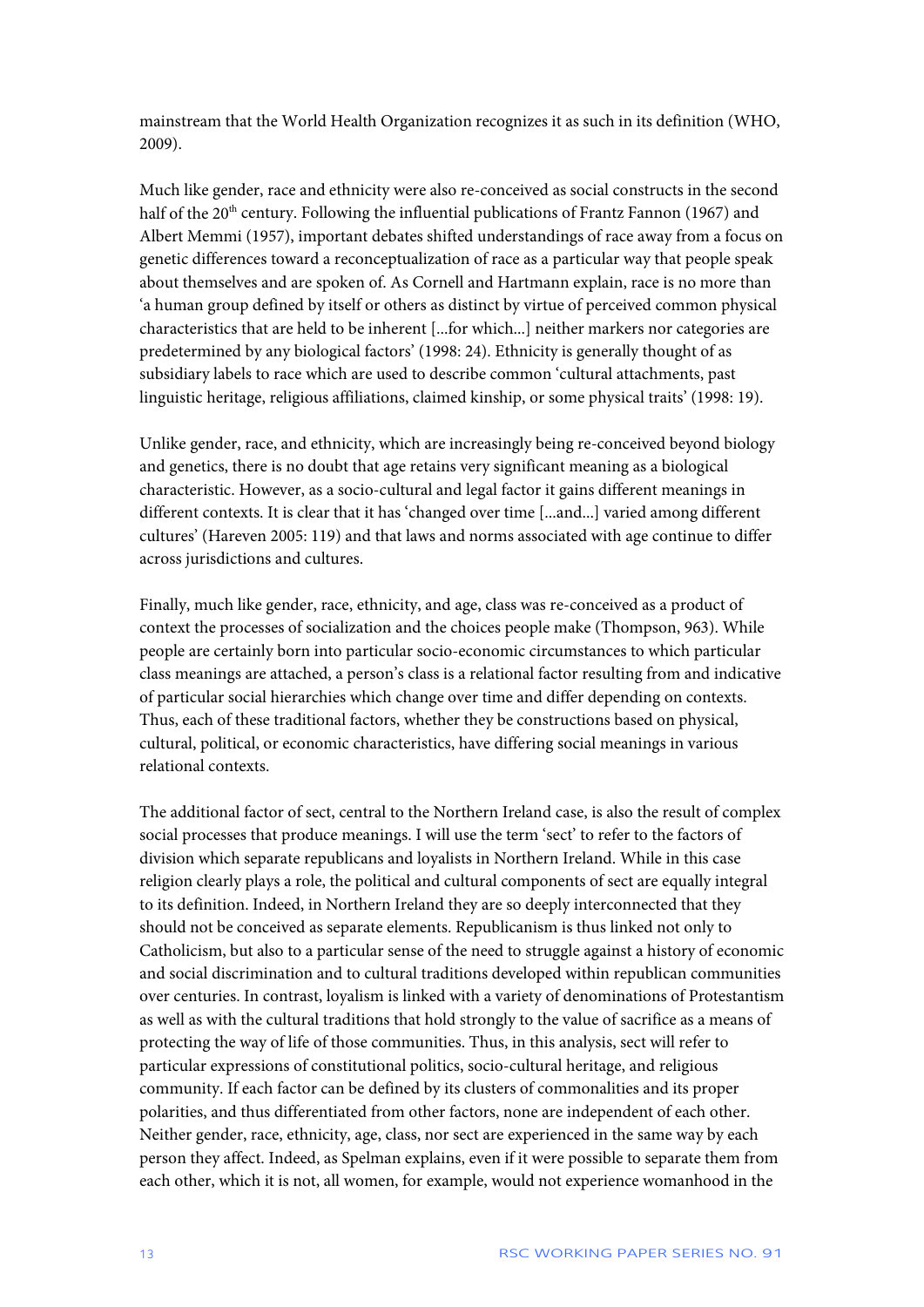same way (1988). Instead, these factors intersect in mutually constructive ways, such that any grouping of people affected by a particular factor share particular characteristics, but are not thereby homogeneous. Using 'roads' as an intersectional metaphor, one can understand that different parts of the same road are not the same, but share certain characteristics.

Thus, in examining the way social categories are conceived and reinforced in Northern Ireland, it is important to recognize that these reductive categories are inherently heterogeneous. They are the result of processes of social differentiation whereby people make sense of the complexities of lived experiences through collective categories of identification that facilitate association and dissociation. These categories are the way people distinguish those with whom they chose to affiliate from those with whom they consciously disaffiliate themselves. These choices create the familiar and the unfamiliar, the acceptable and the unacceptable.

Categories emerge that position these factors within overarching efforts to separate those who are accepted as part of 'us' from those who are separated as 'not us.' While conceptualizations of 'us' and 'not us' do in many cases lead to dichotomous divisions, the situation in Northern Ireland is somewhat more complex. The simultaneous coexistence of sectarian divisions and of local/foreigner divisions in Northern Ireland means that, rather than a simple us/them dichotomy, I propose that there exists three categories of relevance: us, them, and other.

#### **Defining difference: 'us,' 'them,' and 'other'**

In the Northern Ireland case, three overarching and sometimes overlapping categories of difference emerge in the context of the regions' complex intersections of factors of division. In this analysis, these categories are understood as 'us,' 'them,' and 'other.' Though the words 'us,' 'them,' and 'other' are used by people in Northern Ireland, neither the words themselves nor the definitions which I am attaching to them are pulled directly out of the Northern Irish lexicon. Instead, they are terms with diverse usages which I am narrowly defining so as to be able to use them to explain the conceptual categories I developed for the Northern Ireland case.

In my interpretation, 'us' is integral to sect. It refers to those who are perceived to be of the same religious denomination, who espouse the same political position on the constitutional question, and who conceive of each other as sharing a particular culture and heritage. 'Them,' on the other hand, refers to those who are perceived to practice a different form of Christianity, hold opposing views on the constitutional question, and are considered a threat to 'our' culture and heritage. 'Other' then refers to people who are understood as not being local and who have not been subsumed into either republican or loyalist communities. This last category is also commonly associated with differences in phenotypical characteristics and people for whom being in Northern Ireland is perceived as a temporary reality.

This categorization represents a conceptualization of the way those involved in RAS integration differentiate each other. Groups of people who constitute 'us' and 'them' categories will alternate depending on which local perspective is being engaged, because there is no set population and category link. For example, those who would fall under the 'us' category in a young Catholic republican male's perception of his society could easily fall under the 'them' category from the point of view of an elderly Protestant unionist woman's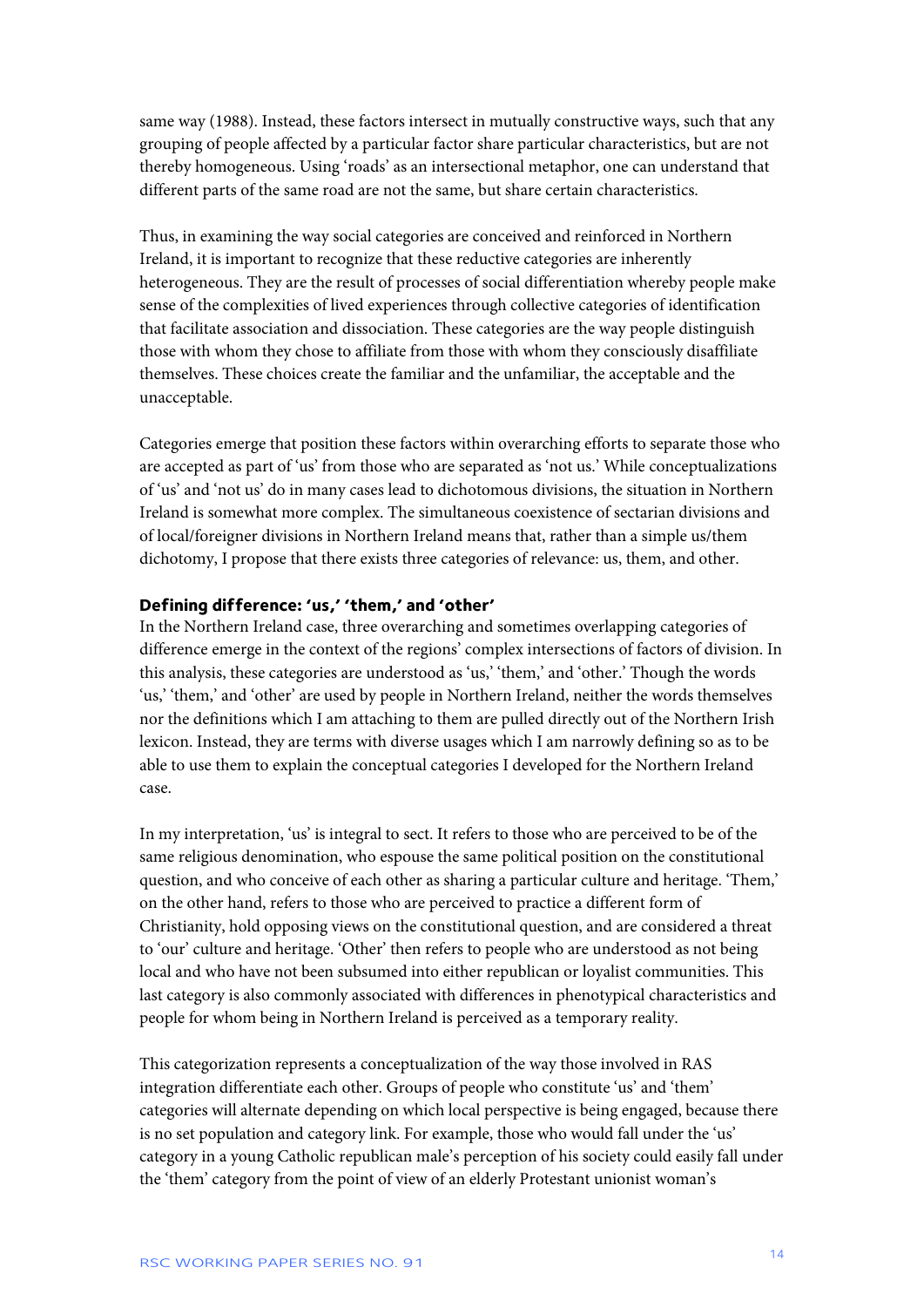perception of her society and vice versa. Furthermore, rather than being republican, loyalist, and other, which would link particular people with particular categories, the idea of the 'us,' 'them,' and 'other' categories firstly does not necessarily limit them to the historical and social meanings of those political labels, and secondly exists only in so far as they are conceived by those people involved. Thus, there is no 'them' or 'other' without an 'us' to differentiate them.

Local conceptions of community in Northern Ireland are strongly rooted in processes of celebration, memorialization, and participation, so the 'us' category is not just about a particular religion or constitutional political perspective; it mobilizes competing narratives, which these processes reinforce. Thus, being a part of a Protestant loyalist's 'us' might mean participating every July 12 in celebrations of the 1690 defeat of the Catholic King James by the Protestant King William of Orange, and memorializations of the now mythic November 1641 massacre of over one hundred English as part of an armed attack by Irish gentry in Portadown (McBride 2001: 21); similarly, being a part of a Catholic republican 'us' might mean participating in celebrations of the 1916 Easter-rising leader Patrick Pearse (27), and memorializations of the Great Famine of the 1840s and 1850s. Because these experiences in collectively developing community pride imbue contemporary traumas with the power of historical drama, they necessarily reinforce the 'us 'category.

The 'them' category is then constructed in opposition to self-constructions of 'us' as another category largely rooted in local religious, political, and cultural experiences. It is based on perceptions of those seen as 'them', not on their own self-definitions. As such, those who are seen as fitting into 'us' and 'them' categories are not merely name reversals; they are qualitatively different ways of conceiving of particular groups of people by relying on the perceptions of one group to define the other. So, someone differentially perceived by members of the communal 'us' as being one of 'them' is seen as being of a different Christian denomination and holding opposing views on the constitutional question as well as being perceived as a threat to 'us.' In this way, the 'us' and 'them' categories tend to follow sectarian lines, but, by their very nature, conceptually allow for the inclusion of people who might not be considered in republican/loyalist dichotomies as either 'us' or 'them.'

The existence of the third category 'other' is then a further differentiation from the 'us' and 'them' categories. Unlike the latter two categories, which draw particularly heavily on the sectarian factors of division such as sect and faith, the idea of being 'other' is generally reserved for those who are not local and who are neither accepted as part of an 'us' nor rejected for the particular socio-political reasons those in the 'them' categories are. The ties that bind 'us' and 'them' categories, together despite their differences, such as common language, similar diets, and likely ancestry in the region that is currently Northern Ireland are generally not shared with those who are 'other.' 'Other' is thus a category made up of newer forms of socio-cultural difference whereby the people's values, traditions, or practices are understood to be different, but are not the subject of a long history of antagonistic identity building and are not, therefore, associated with the sectarian divide.

In their most extreme forms, these two different types of differentiation mean that those seen as 'them' are more likely to be the targets of sectarianism, whereas those seen as 'other' are more likely to be the targets of racism. The link between racism and sectarianism is the subject of much debate in Northern Ireland with some seeing the two as different sides of the same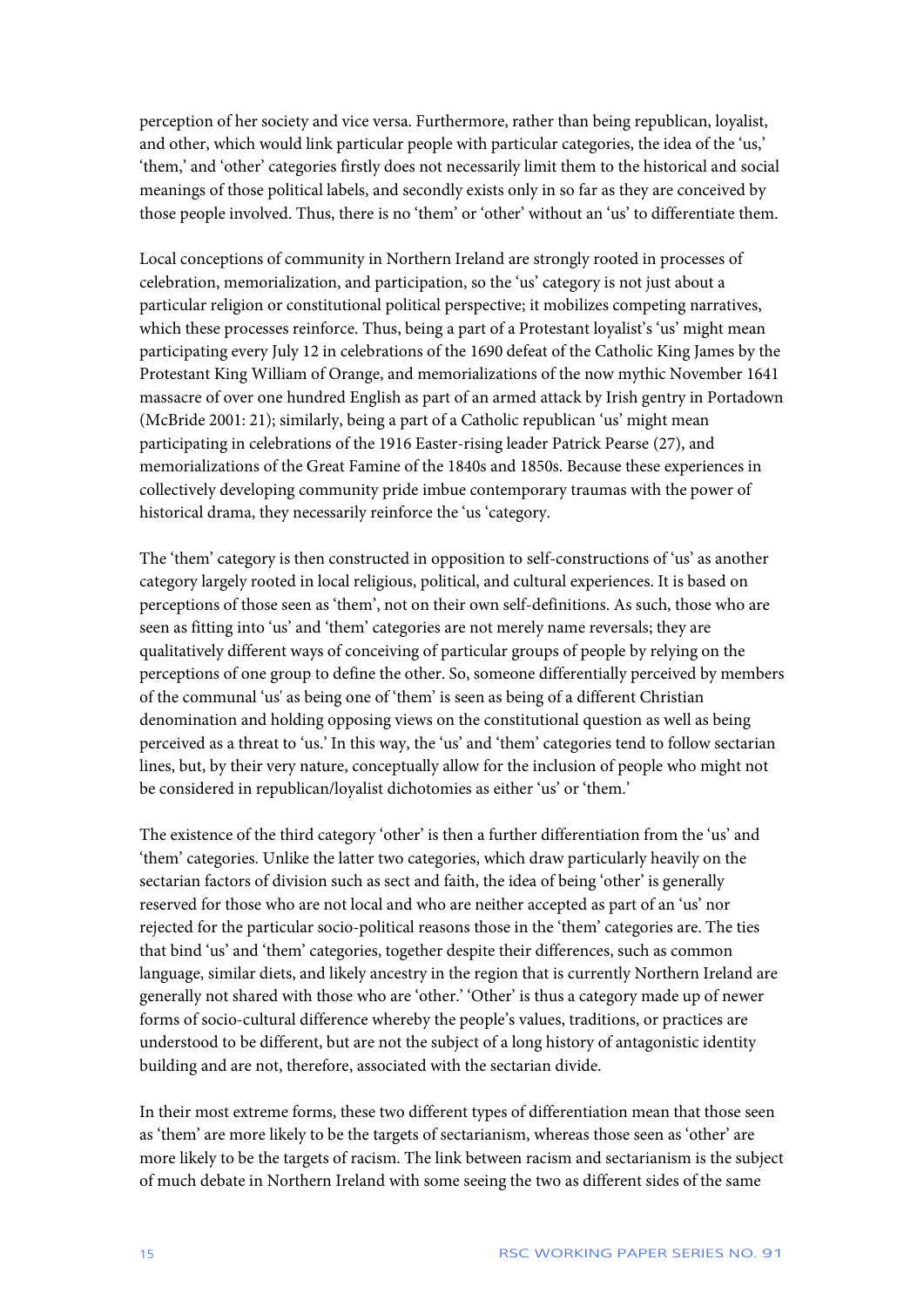coin, some arguing that sectarianism is a subset of racism, and some seeing the two as quite separate (Key Informant D, April 2012). In these debates, what is clear is that no matter how they relate to each other, there are differences between the two, which lead them to being separated in policy and practice. Statistical and anecdotal information about the two are almost always presented separately (Key Informant E, April 2012) and the traditional interpretation of a headline using the term 'racism', for example, would be to assume it is in reference to an incident against a minority ethnic person (Key Informant D, April 2012).

As a Northern Irish conflict expert explained it to me, there is a 'gap between sectarianism in Northern Ireland and racism' (Key Informant E, April 2012). While sectarian tensions are large-scale and manifested at set events such as the republican Bloody Sunday parade and the loyalist Orangemen's Day, he notes that there are no equivalent events at which racism is widely expressed. In fact, he argues, a minority ethnic festival such as Indian Mali or the Chinese New Year might attract support or participation from a diverse sectors of society and, if racist incidents were to occur, they would be widely condemned, because 'anti-racism is easier to express than anti-sectarianism.' This distinction between the two is particularly important in understanding the emergence of separate 'them' and 'other' categories as more than just ways of perceiving differences, but perhaps more importantly, as grounds on which to differentially discriminate.

#### **Refugees and asylum seekers: us, them, or other?**

The mere fact that refugees and asylum seekers are not local might suggest they fall into the category 'other,' while the 'us' and 'them' divisions are made amongst local people, but the categories of refugees and asylum seekers and 'other' should not be conflated. Instead, it is necessary to look at what may make these forced migrants 'other' and in which scenarios and ways they might instead be seen as 'us' or 'them.'

Refugees and asylum seekers are united in that they have fled persecution and are in the process of seeking or have sought asylum, but they are also a diverse group of people, equally complex in the way they shape and are shaped by intersecting factors of differences. In theory, they may be of any gender, race, ethnicity, class, and age, and are likely to have different characteristics, practices, and values in common with different portions of the Northern Irish host population. Because so much of what makes 'us' and 'them' categories is a matter of perspectives and perceptions, and can be learned or adopted, there is nothing inherent to their beings that prevents them from being accepted as part of an 'us' or differentiated as part of 'them' rather than 'other.'

In practice, however, it seems that many refugees and asylum seekers are not accepted by any portion of the local population as part of their conception of 'us' and are treated differently from those within the host community who are perceived as part of a 'them' category, leaving them 'other' by default. There are two reasons that contribute to explaining this reality. First of all, most refugees and asylum seekers arriving in Northern Ireland are from the African continent, the Middle East, or the People's Republic of China and, therefore, have particular phenotypic differences when compared to the local population, such as skin colour, hair type, and distinctive facial features. These differences are immediately recognizable in face-to-face encounters and, from broader research on racism, we know are often the initial basis of differentiation (Amin 2007). Secondly, many refugees and asylum seekers are of faith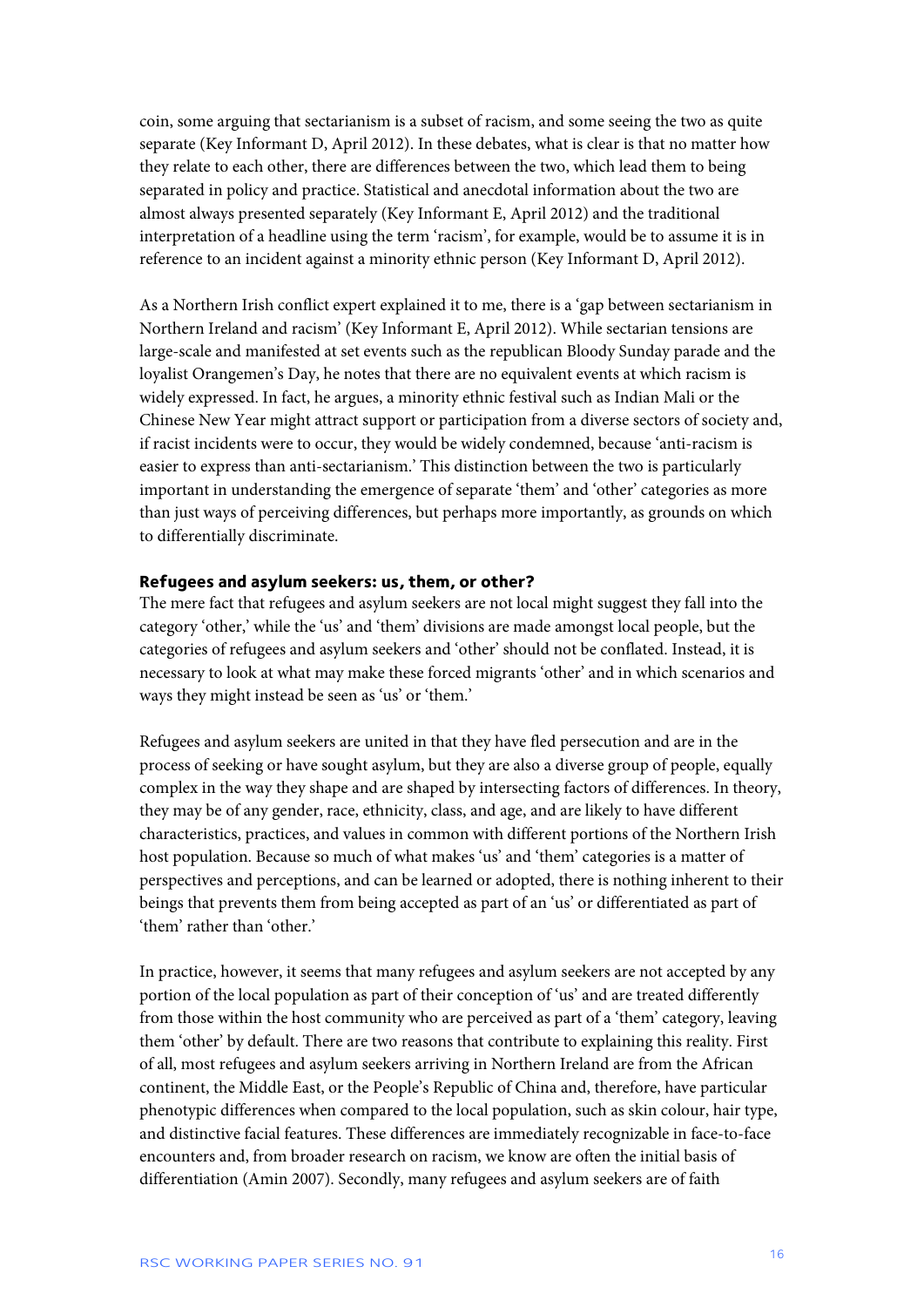backgrounds or ethnicities not common to Northern Ireland, which can render them 'doubly different' as one Northern Irish person working with refugees and asylum seekers in Belfast put it. She explains that many of her neighbours and friends differentiate between those who were Protestant as opposed to Catholic or vice versa, but did not know what to do when someone had a different faith background (Key Informant D, April 2012). Indeed, as a Muslim refugee recounts, many Northern Irish people asked her whether she was a 'Catholic Muslim' or 'Protestant Muslim' when they first realized she was of a different faith (Key Informant H, April 2012), as if trying to situate her within an 'us' or 'them' category.

Since insufficient qualitative data on the experiences of refugees and asylum seekers in Northern Ireland exists to paint a complete picture of the way they become part of 'us,' 'them,' and 'other' categories in different people's perceptions or how they perceive of these categories themselves, it suffices to say that particular characteristics of these populations render them more likely to be considered 'other,' but that a conceptualization of these categories must allow for the possibility that some might instead be seen as 'us' or 'them.'

In order to shed greater light on the possibilities of these latter two categories applying to refugees and asylum seekers, it is useful to consider the experiences of other migrants in Northern Ireland. The experiences of Polish migrants, for example, shed light on the way certain migrants can be perceived in each of the three categories, depending on the perspective of those doing the categorizing. The perceptions of Polish migrants by local Northern Irish populations are largely influenced by two factors. Firstly, because they come from a largely Catholic country, many Polish immigrants are assumed to be Catholic. Secondly, because of phenotypic differences in appearance and socialized mannerisms, they are often quickly assumed to be migrants. These two assumptions work in different ways depending on who is perceiving them. If these migrants are seen as Polish first and Catholic second then they are often differentiated by both republicans and unionists as being 'other,' but if they are seen as Catholic first and Polish second, they may be accepted as part of an 'us' by republicans and grouped with local republicans as part of 'them' by unionists (Key Informants C, D, and I, April 2012).

While it is unlikely that Poland will produce a significant number of refugees in the coming years, this example of migrant experiences has important implications for refugees and asylum seekers, because it demonstrates that people who are not originally from Northern Ireland can be perceived as part of 'us' and 'them' categories. In this Polish example, the same intersecting factors of difference are perceived differently depending on who is perceiving them.

'Us,' 'them,' and 'other' are thus not the same categorizations as local republican, local loyalist, and non-local or migrant, but are instead conceptual categories that move beyond a mere recognition of the intersections of sect and legal status to account for the way people construct understandings of themselves and others based on perceptions of difference. The distinction between these two sets of categories is perhaps most clear when the question of territory is introduced, because refugees' and asylum seekers' experiences, changing legal statuses, and financial circumstances often affect where they live in the region. Once people have refugee status they disperse and then they are in locations where they are forced to negotiate sectarian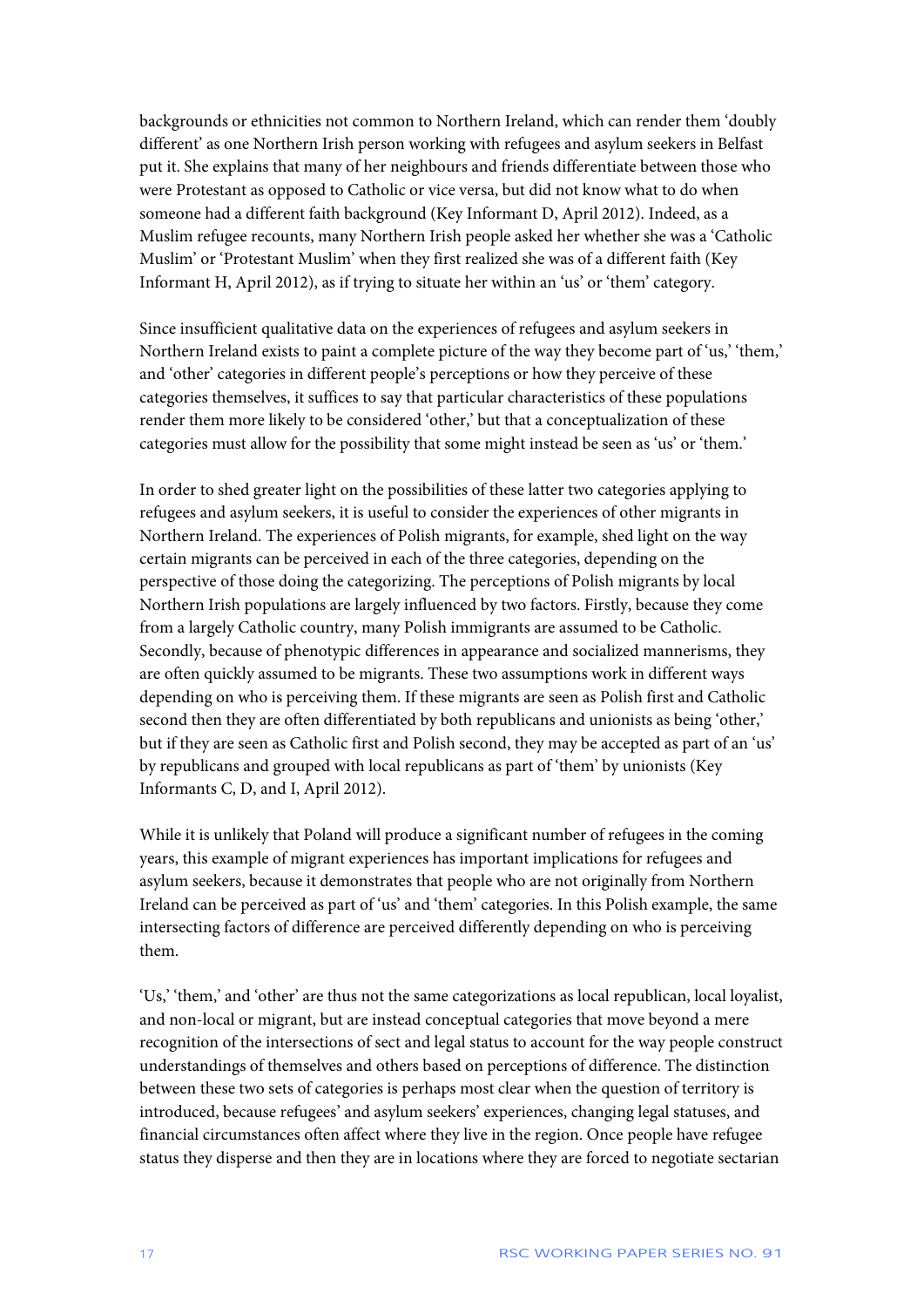realities. Thus, the missing piece in understanding social positioning in the Northern Ireland context is territory.

### <span id="page-18-0"></span>**6 Locating refugee and asylum seeker integration**

#### **Territorializing integration**

The introduction of territory into this analysis is a fitting one not only because of its necessity in understanding the Northern Irish case, but also because it contrasts the de-territorialization trend within refugee studies. As part of an emphasis on the recognition of refugees' agency and aspects of their identities which transcend particular territories, there has been a strong trend to de-territorialize conceptions of refugees. Indeed, many emphasize the aspects of refugeehood that prevail despite the territorial change inherent in experiences of migration, rather than those which are defined by territorial context (Brun 2001). For example, scholars emphasize that refugees' identities and their abilities to exercise power are not lost through displacement (Massey 1994a, b). In so doing, they challenge the temptation to define refugees by the territory in which they are located; instead, they emphasize the contradiction inherent in all forms of migration in which people are physically present in specific localities but are also simultaneously part of translocal communities 'rooted' in distant places (Olwig,1997).

Though de-territorialization is important in conceptualizing the nuances of refugee experiences and identities, it has lead scholars to de-emphasize the influence of location on refugee experiences. As Brun warns, there is a 'tendency to neglect the way many refugees and displaced persons express the experience of displacement in essentialist ways, and more generally [...] the possibilities and constraints that come from being in a particular place' (2001:15). While this was written a decade ago, recognizing that refugees and asylum seekers' experiences of integration are tempered by limitations of territory such as 'the attitudes of the host community, the policy environment in which the refugees find themselves and their livelihood opportunities' (2001:15) remains important. As Spicer (2008), whose own work highlights the importance of age, points out, there remain few studies which explore the role of 'place' in refugees' and asylum seekers' experiences of inclusion and exclusion. Literature emerging as part of a recent trend to move away from exceptionalizing refugees and asylum seekers and towards explorations of migration more broadly is useful in this regard. In an important ethnographic edited volume on cities, Schiller and Caglar (2011) avoid traditional state, ethnic group, or transnational community-based comparisons to look instead at the importance of cities as locations in which migrants have particular economic roles in processes of neoliberal restructuring. While their economic argument is not easily applied to refugee and asylum seeker populations, their acknowledgment of the interplay of factors such as class, race, gender, history, politics, and religion and the particular limitations and possibilities of place is important.

Acknowledging the influence of territory in RAS integration requires a conceptual understanding of the relationship between the players and locations of integration. Therefore, introducing the concept of territory must be more than merely superimposing a series of geographic locations on a roadmap of intersecting factors. It must involve recognizing that the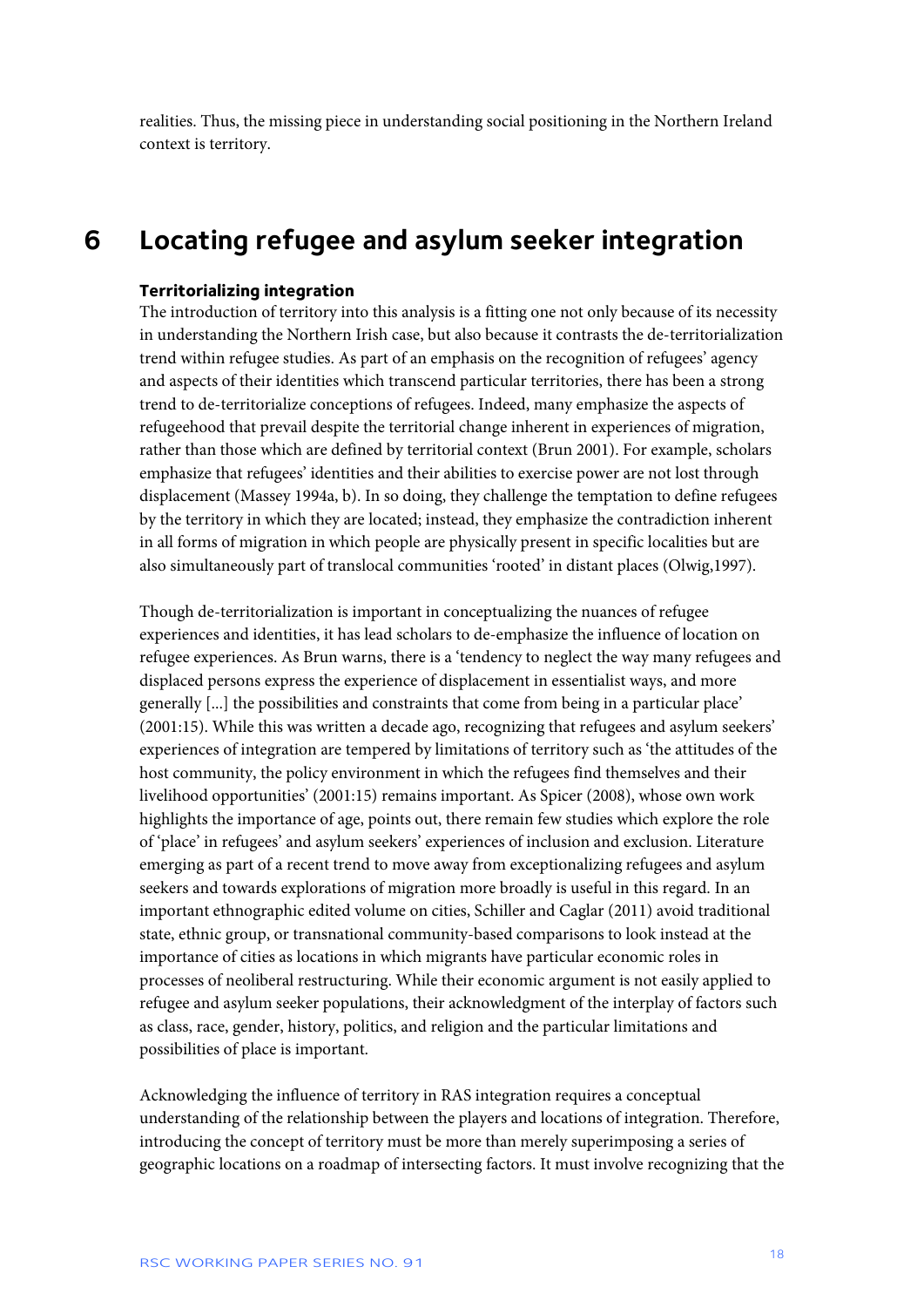interplay of social positioning and geographic location shapes spaces of integration. People's social positions are simultaneously determining and determined by the location in which they reside. The values and narratives that dominate a particular area determine who will be included in this area; at the same time, the institutions in that area work to reinforce those values and narratives. In Northern Ireland, the way territory is linked to identity allows people to assess each other and determine what is a safe topic of conversation and what is not, by simply asking someone where they are from or where they currently live.

#### **Mixed, loyalist, republican, and interface areas**

In the Northern Irish context, the territory in which refugees and asylum seekers live defines their experiences. Specifically, I argue only four types of territory exist in this region. My typology consists of mixed areas, loyalist areas, republican areas, and interface areas. Mixed areas are defined by the diversity of ethnic backgrounds of the resident population and are areas where sectarian divisions are the least visible. In loyalist and republican areas, on the other hand, the controlling sect establishes who belongs and what enforced practices of exclusion operate in the area. Finally, interface areas, where republican and loyalist areas meet, are the sites of high levels of tension. Each of these types of territory consists of different populations, reinforce specific articulations of inclusion and exclusion, and are the sites of particular forms of violence.

While pockets of diversity exist within republican and loyalist areas, there is only one truly mixed area in Northern Ireland: South East Belfast. People of diverse ethnic backgrounds live elsewhere in Northern Ireland, but this part of Belfast is particular in its diversity and in its relative isolation from broader sectarian realities. In South East Belfast, diversity reinforces itself (Key Informant E, April 2012). It is home to Queen's University, a public research university founded in 1849 that boasts more than 17,000 students and 3,000 academic and administrative staff and has long attracted academics and students from around the world (Queen's University Belfast 2012). The initial ethnic diversity associated with the university has since been reinforced by migration patterns from the EU and other countries. Ethnic restaurants and stores are common, and resources for migrants, such as language courses and social clubs, have been developed in the area (Key Informant D and H, April 2012). Because the area has such a high number of university students requiring accommodation for limited periods of time, there is a high turnover rate; making it relatively easy to find rental accommodation (Key Informant F, April 2012). Thus, with the existence of an ethnically diverse population, resources for migrants, and available accommodation, South East Belfast has become a preferred area for newcomers who, by settling there, reinforce the area's diversity. This process of reinforcement has also isolated the area from the kinds of divisions that so deeply define life for the vast majority Northern Ireland. One migrant explained to me that she was not aware of the sectarian divisions until eight months after she arrived, because she had not had the opportunity to see other parts of the city or region (Key Informant F, April 2012). Her experience was echoed by an NGO worker who had herself come to Northern Ireland as a refugee. While peace walls and murals are very visible signs of sectarianism elsewhere, she explained that their absence in South East Belfast means that some newcomers to this area remain relatively ignorant of sectarianism (Key Informant H, April 2012).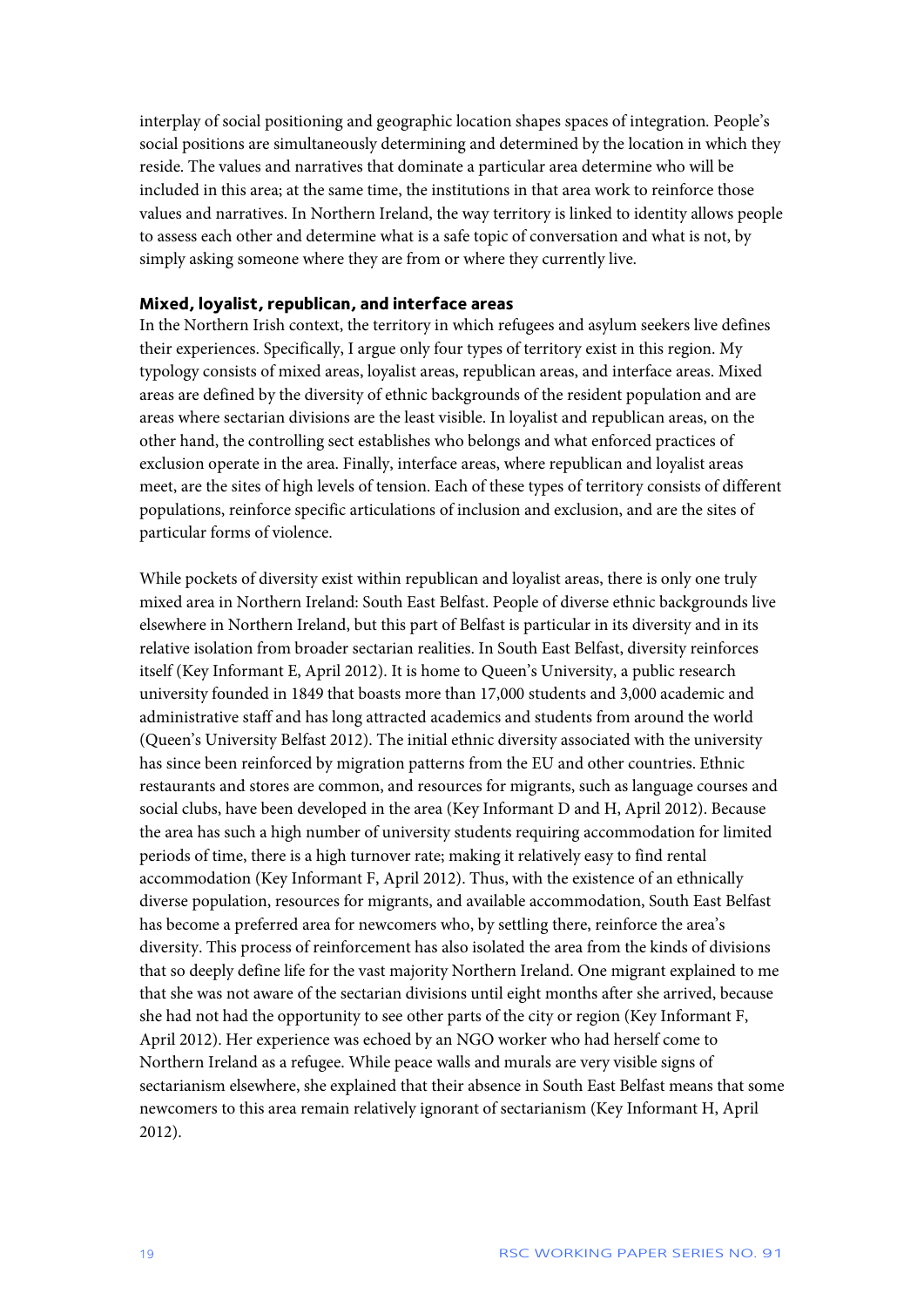Such ignorance would not be possible elsewhere in Northern Ireland. Loyalist and republican areas in Northern Ireland are places where the community's single-sect identity is celebrated and territory is fiercely defended. Similarities in the way republican and loyalist areas are defined abound, but the differences in the particular type of community each is creating and reinforcing are stark. These single identity communities are defined by their residents and the cultural sites that exist on the territory. The vast majority of residents in these areas are of the dominant sect with certain families having resided there for generations. In some communities, residual paramilitary activity also works to enforce this segregated reality. Thus, the names of the neighbourhoods or of the major streets are associated with either loyalism or republicanism in the Northern Irish public imagination. The existence of Catholic or Protestant schools and churches in an area limits who will choose to reside there, and then has the reinforcing effect of ensuring only the particular versions of history and values of these single-identity communities are taught.

People residing in these areas demarcate their territory through visible signs like painted sidewalks, poles, and murals. The edges of sidewalks and telephone and signage poles, for example, are often painted with alternating stripes of blue, white, and red in loyalist areas and green, white, and orange in republican areas. Murals in republican areas depict images of socio-historic significance to the community, such as the Battle of the Bogside, Bloody Sunday, the hunger strikes of the 1970s, and civil rights struggles of the 1960s. Murals in loyalist areas depict paramilitary symbols and members, violent attacks committed by republican paramilitaries, and historical figures such as William of Orange and Oliver Cromwell. While new murals depicting images of peace and tolerance have, in some areas, been painted in recent years to replace some of the more violent murals of the past, and a small number of integrated schools aimed at bringing together Catholic and Protestant students do exist, the territorial division of Northern Ireland into republican and loyalist areas remains strong despite contemporary peace and reconciliation initiatives.

The last type of territory in my analysis of Northern Ireland is a direct result of these ongoing divisions. Interface areas are those where republican and loyalist areas meet. They represent 'the intersection of segregated and polarised working class residential zones, in areas with a strong link between territory and ethno-political identity' (Jarman 2004). While being a part of whichever community they border, these interface areas differ in their level of visible tension. They are so often the site of sectarian violence that they have become known as 'flashpoints' (Heatly 2004), and estimates suggest there are nearly 90 barriers that run along these divisions (BBC 2012).

#### **Asylum seeker to refugee: territorial transitions**

Refugees and asylum seekers' often experience these different types of territories at different stages of their integration process in Northern Ireland. When asylum seekers first arrive in the region, they are almost always in need of accommodation. While a very small minority may either have enough money to afford to rent accommodation on their own or may know someone in Northern Ireland with whom they can stay, most apply for accommodation support. Asylum seeker accommodation is provided through the National Asylum Support Service (NASS) by the Northern Ireland Housing Executive (NIHE) for those whose claims are being assessed. Though their accommodation is arranged by the NIHE, it is not Housing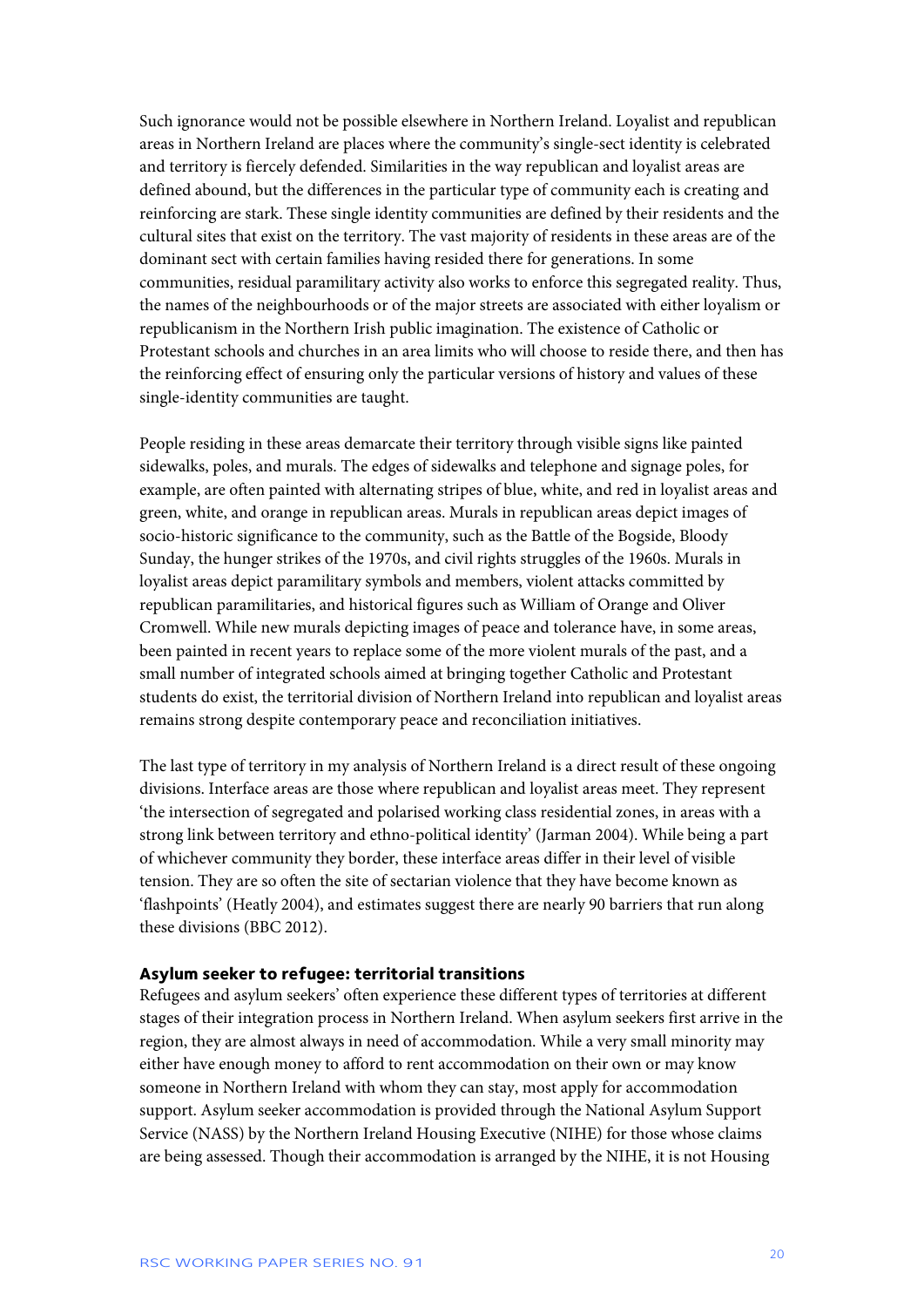Executive property. Asylum seekers are currently only housed in privately rented accommodation in South East Belfast (Key Informant B, April 2012).

If these asylum seekers are not granted refugee status or exceptional or humanitarian leave to remain, they become ineligible for housing from the NIHE and can neither apply for permanent nor homeless accommodation (Housing Advice NI 2012). If, however, they are granted refugee status or other rights to remain, they are then entitled to claim benefits in Northern Ireland, including those of the NIHE. In practice, this means that the same people who were housed in South East Belfast as asylum seekers are then considered as part of a larger pool and can then be placed anywhere in Northern Ireland where the NIHE has available housing. Since asylum seekers are not entitled to seek gainful employment, they rarely have the funds to support themselves on their own and, therefore, do largely make use of NIHE housing until they are able to support themselves in their own rented or purchased accommodation.

In practice, these policies mean that asylum seekers almost always reside in a mixed area while their claim is being processed and then, if granted residency rights, they are often forced to transition to living in loyalist, republican, or interface areas if they cannot afford to stay in South East Belfast (Key Informant I, April 2012). Understanding refugees' and asylum seekers' changing experience of territory is thus key to understanding the complexities of integration.

Experiences of transitioning from mixed areas to more divided ones vary, and the limited data on refugee experiences makes firm conclusions about their experiences impossible. My interviews of key informants and my observations of interactions at public events certainly illustrate a range of possible experiences that newcomers may have in integrating into these divided areas. They demonstrate that these territorial realities necessarily have a strong impact on how refugees are perceived of as being 'us,' 'them,' or 'other.'

Those who apply for housing through the NIHE, for example, are often placed in loyalist areas, because working-class loyalist areas have some of the cheapest housing in Northern Ireland. In some of these loyalist areas, there exists a strongly held belief that the NIHE is run by republicans whose intent in placing refugees in their neighbourhood is to push loyalists out. This conspiracy theory necessarily positions refugees as 'them' in these loyalists' perceptions (Key Informant I, April 2012).

The experiences of those who are not placed in loyalist areas, but rather choose to rent accommodation in these areas on their own, differ greatly. In one telling anecdote, a woman who had rented accommodation close to the hospital where she was employed decorated her window with a tri-colour flag of the Republic of Ireland, hoping to demonstrate to her neighbours that she wanted to become a part of their community, not realizing she was doing so in a militantly loyalist housing estate. Her neighbours then interpreted her gesture as strongly republican or 'them,' and her family became the victims of sectarian violence (Key Informant F, April 2012). In contrast, however, there are Polish communities who are well established in loyalist working class areas, and are able to act in ways that locals cannot, because they were seen as 'other.' In these cases, the Poles are, for example, allowed to go to Catholic schools and churches without facing sectarian discrimination or violence from their loyalist neighbours (Key Informant E, April 2012).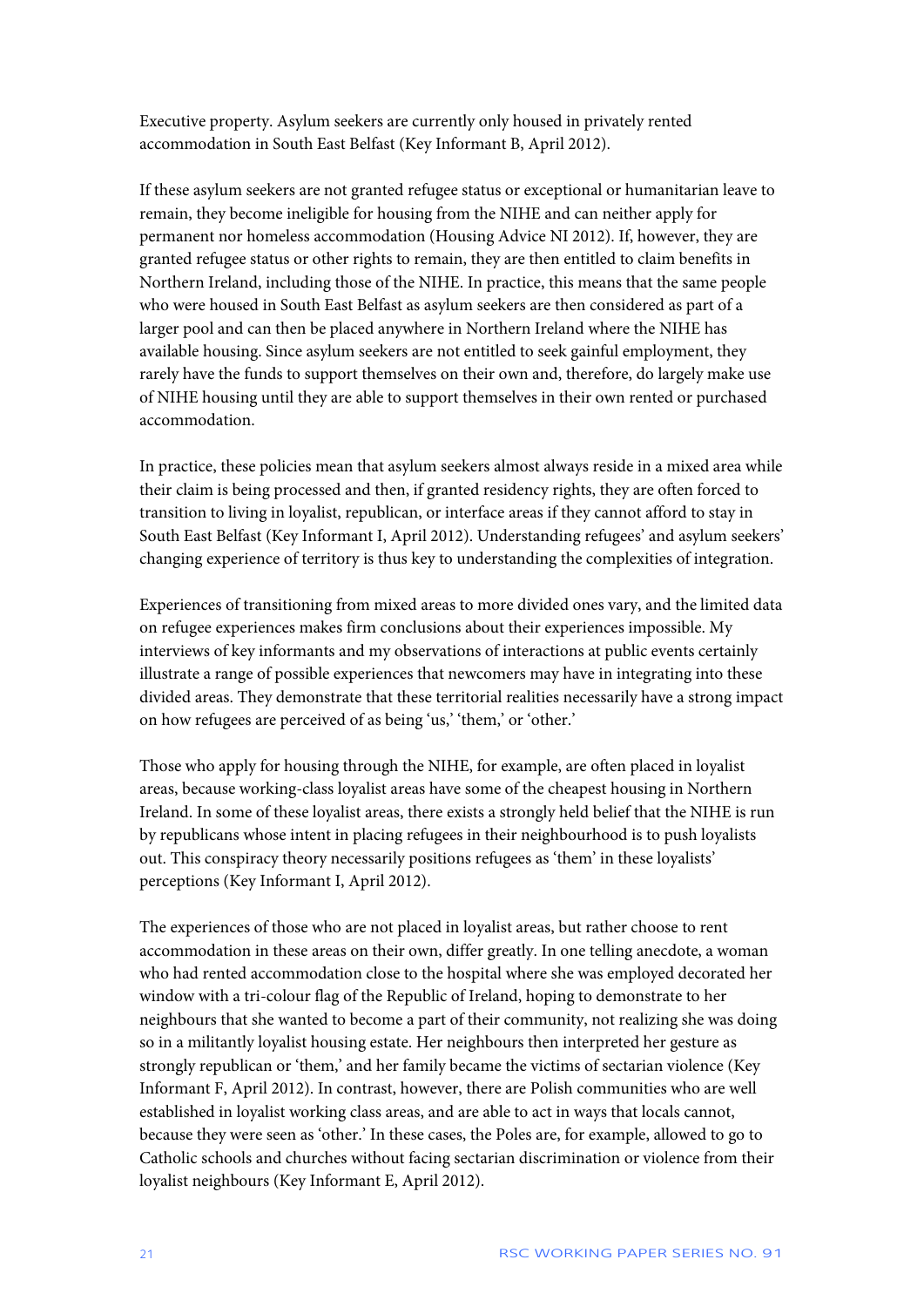Similar examples of both inclusion and exclusion of migrants exist in republican communities. In discussing the possibility of moving to West Belfast, a group of migrants talked to me about the better social services and lower childcare costs the dominant republican political party Sinn Féin ensured for the area. Although one migrant did reference the many murals and visible signs of solidarity towards Palestinians and Basques as evidence that republican communities might be more accepting of others, the consensus in this particular group of migrants was that these forms of solidarity should not be accorded too great a significance. Instead, the stories they had each heard from their friends suggested that the limited availability jobs and accommodation were in practice much more influential and divisive than the level of solidarity expressed in republican narratives might suggest. These divisions have been all the more difficult for those living in interface areas. In July 2011, when violence broke out between those on the loyalist Corcrain Road and those on the republican Obins Drive in Portadown, immigrant families from East Timor were caught up in the violence and forced to flee (Guardian 2011).

In each of these cases, the decision to accept or reject migrants was made by the dominant sect, whether loyalist or republican, and the migrants' decisions to move to these areas came with quite varied prior understandings of the areas. Initial experiences are not always indicative of peoples' long-term experiences. An uninformed faux pas made in a migrant's early days in a community may determine their experiences in that area for years or may be forgotten or forgiven as people increasingly participate in these communities. The example of the Polish community certainly demonstrates that some migrants have been very successful in establishing themselves over a period of time, but other examples point to a rather more difficult reality: sometimes, as time passes and people become more deeply involved in their new communities, they are forced to conform to the ways of a particular sect.

In an exchange indicative of the tension between desires to live safe and peaceful lives and the way territorial realities impose sectarian divisions on people, a newly arrived immigrant man explained to a refugee woman, who had already received status and been in Northern Ireland for two years, that he intended to 'stay out' of the sectarian conflict, because it was 'not [his] war.' The woman responded by telling the man that he was 'naive' and that if he had children he would understand that people cannot opt out of sectarianism in Northern Ireland. She explained by way of example that people are forced to choose to which sect's school they want to send their children (Public Event A, 12 April 2012). Another woman, who had migrated to Northern Ireland from within the UK, echoed this comment by explaining that, having married a local Catholic man, she was expected to send her children to a Catholic school even though she was interested in sending them to an integrated, mixed school.

These experiences point to an important, albeit ironic, relationship between actions that are so often considered indicators of integration and experiences of sectarian divisions. In traditional models of integration, sending one's children to school and marrying a local spouse are considered indicators of successful integration, because they represents a strong level of engagement with local customs and people. However, in the case of Northern Ireland, these actions are deeply symbolic and can trigger strong and divisive responses from the host community. Becoming part of an 'us' group indicates a certain level of acceptance but carries with it demanding expectations.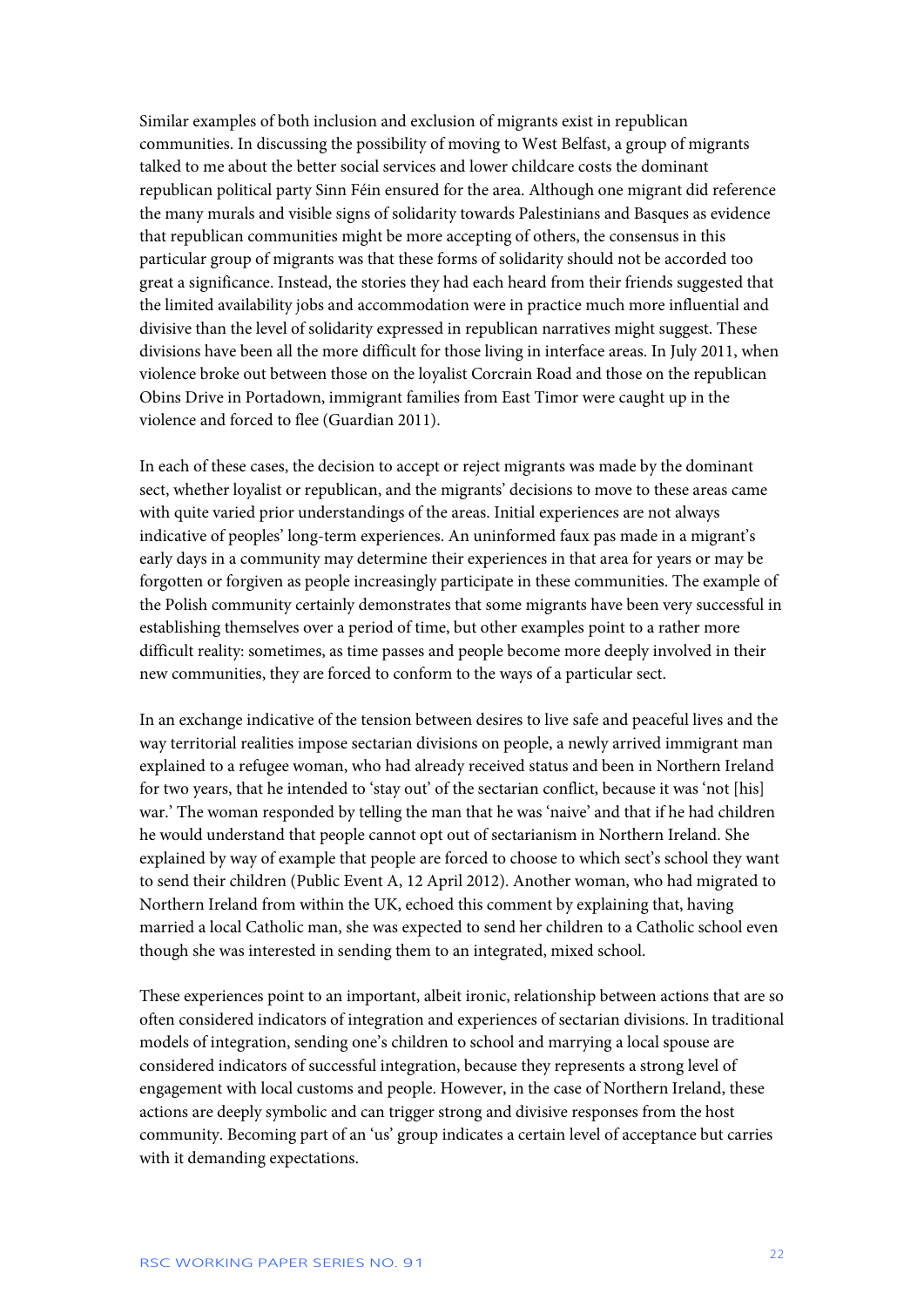Thus, it is the combination of mutually constructed territorial dynamics and perceptions of 'us,' 'them,' and 'other' that limits and defines integration. Different people necessarily have different experiences of integration depending on who they are, which community they are integrating into, and what assumptions those involved are making about each other. These experiences differ because of the variety of lived experiences, which in turn can only be understood by acknowledging the different factors at play in their lives.

### <span id="page-23-0"></span>**7 Conclusion**

As a fundamental challenge to assumptions of homogeneity inherent in both relativist (Kuhlman, 1991) and universalist (Banki 2004, Jacobsen 2001) integration models, this research moves beyond seeing implied homogeneity as a limitation (Sigona 2005, Strang and Ager 2010) to suggest a new approach that engages heterogeneity. By looking at the way players of integration accept and reject each other by constructing categories of difference and the way integration is located in territories of inclusion and exclusion, I have illustrated the heterogeneity of RAS integration experiences.

To this end, I have used a modified form of intersectionality as a tool with which to reconceptualize the social and territorial interrelations that shape integration. By exploring the range of possible experiences through specific examples, I have shown how intersectionality plays out in reality. The examples presented in this paper are not only useful in building an empirical understanding of the reality in Northern Ireland, but are integral to building a theoretical understanding of integration that recognizes heterogeneity. Intersectionality goes beyond recognizing human agency; it places peoples' varied lived experiences at the center of theoretical reflection.

Intersectionality highlights the problematic nature of the literature's presumption of homogeneity. By starting from a recognition of heterogeneity, intersectionality underscores that people negotiate integration in different ways depending on their social position and relationship to territory. My exploration of the players and locations of integration has shown their integration experiences to differ in the different communities, because perceptions and territory shape the choices people can and do make. Factors of difference such as a refugee or asylums seekers' gender, age, faith, class, and phenotypical characteristics, as well as the social interrelations and territorial dynamics of the context, necessarily influence their experiences of integration. I have illustrated the influence of gender and generation, when parents choose schools for their children; the influence of faith, when migrants are of the same religion as some members of the host society; and the influence class, when poor migrants are forced to find cheap rent in often volatile areas, while wealthier ones are able to choose the area in which they want to reside based on its services.

These discrepancies in experiences reflect broader societal inequalities. The critique that because integration is constructed by an elite who benefit from particular power structures and dynamics, integration discourses tend to reinforce status quo (Choules 2007, Martson 2004), is relevant to the Northern Ireland case. In this case, however, it is not about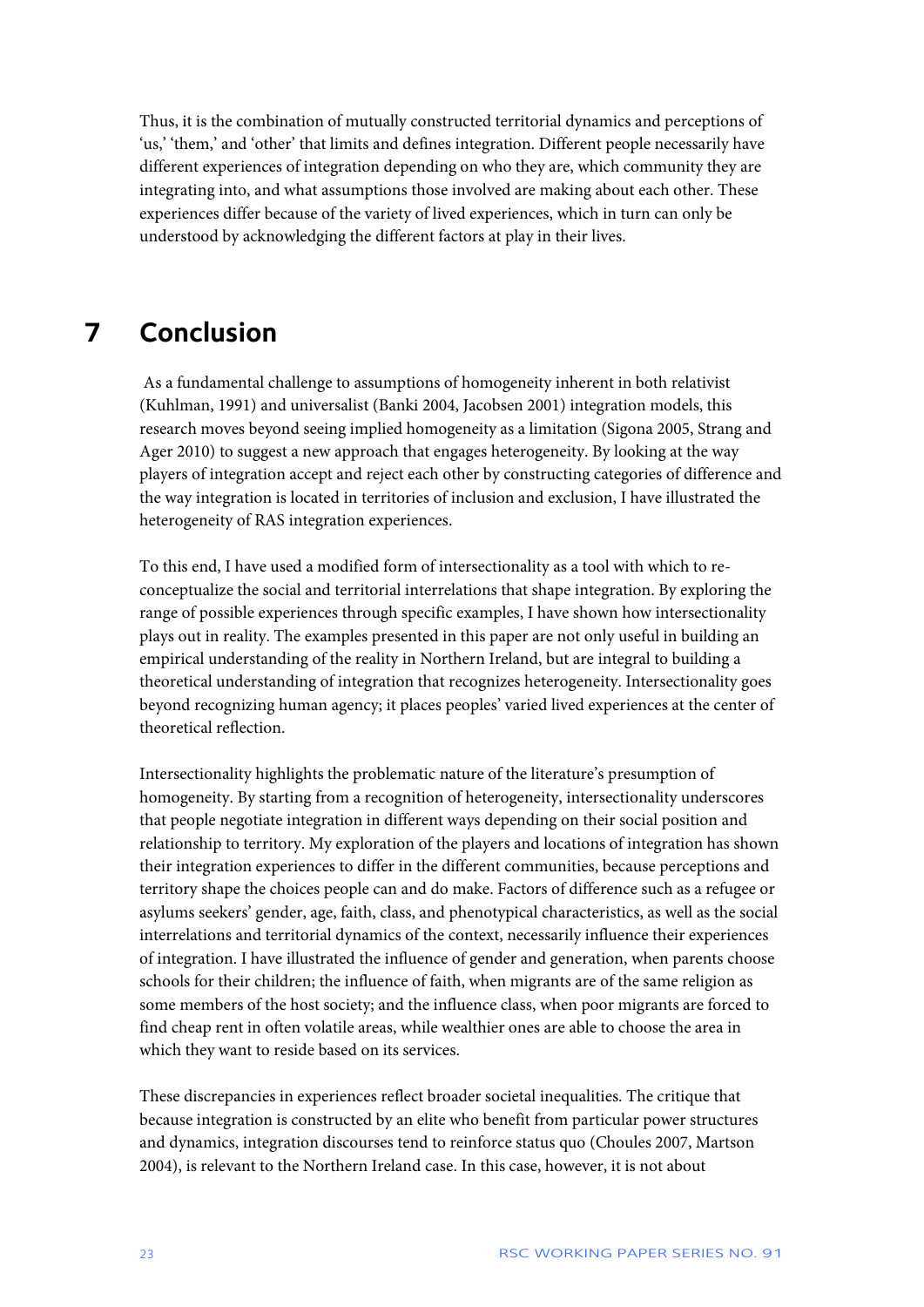reinforcing the status quo, but rather about reinforcing the new political order born of the 1998 peace agreement. Through particular forms of power sharing that ensure both sects are represented in government positions and the passing of legislation (Northern Ireland Act, 1998) and by the fact that politicians' power bases are sects, institutionalized sectarianism projects the past into the future. While there is no official discourse of RAS integration in Northern Ireland and discussions about more general migrant integration are only recently gaining momentum with the establishment of the Northern Ireland Strategic Migration Partnership, a similar reinforcing process exists in the region. Even in the absence of RAS integration plans or policies, integration reinforces existing power relations. The political project of post-1998 Northern Ireland denies the possibility of genuine integration, because it is itself built on the recognition of sectarian divides whose elimination would compromise their power base. This denial of a societal level, local integration is the basis for the very forms of division which complicate RAS integration.

The fundamental irony in the Northern Irish case is that forms of division create similarities. Northern Ireland is deeply divided by a sectarian conflict, where both sects construct themselves through social, cultural, and political opposition to each other. Both sides of the divide, however, employ very similar forms to construct and to reproduce their sectarian identities. Both loyalists and republicans engage in celebrations and memorializations to affirm their historical narratives, use highly visual ways to demarcate their territory, such as painting sidewalks, poles, and murals, and consolidate identities through institutions, such as religious schools and denominational churches.

These similarities form the basis for the 'us,' 'them,' and 'other' categories used by both sects to justify their equivalent forms of inclusion and exclusion. For refugee and asylum seekers it is these shared sectarian sensibilities that not only constructs them initially as the 'other', but creates quite unrealistic expectations. While loyalists and republicans exist in a mutually constitutive, non-integrated, and antagonistic relationship, refugees and asylum seekers are expected to actively participate in a community which is itself divided. Thus, refugees and asylum seekers are expected to accomplish the impossible task of integrating into a nonintegrated society.

The impossibility of their situation is the direct result of the region's dichotomous sectarian conflict, but it is not a uniquely Northern Irish problem. The entrenched sectarian divisions are, in many ways, what makes the case of RAS integration in the region so interesting. Though most democratic societies have, since 1950s, moved away from these sorts of divisions, Northern Ireland remains deeply divided on sectarian lines. Yet, while the Northern Irish case is exceptional for the depth of its sectarian divide and the level of related historical violence and ongoing tensions, the divisive dynamics noted here operate at other levels in all Western societies.

The stark divisions in Northern Ireland elucidate the problems refugee and asylum seekers face more broadly, because divisions along other lines exist in all societies. The difference, however, is that in liberal democratic societies, sectarianism is widely condemned, while divisions along other lines, such as gender, race and class are normalized. Yet, these other divisions do operate in a very similar manner. Collective processes influenced by perception through which people associate and dissociate themselves from others and forms of spacial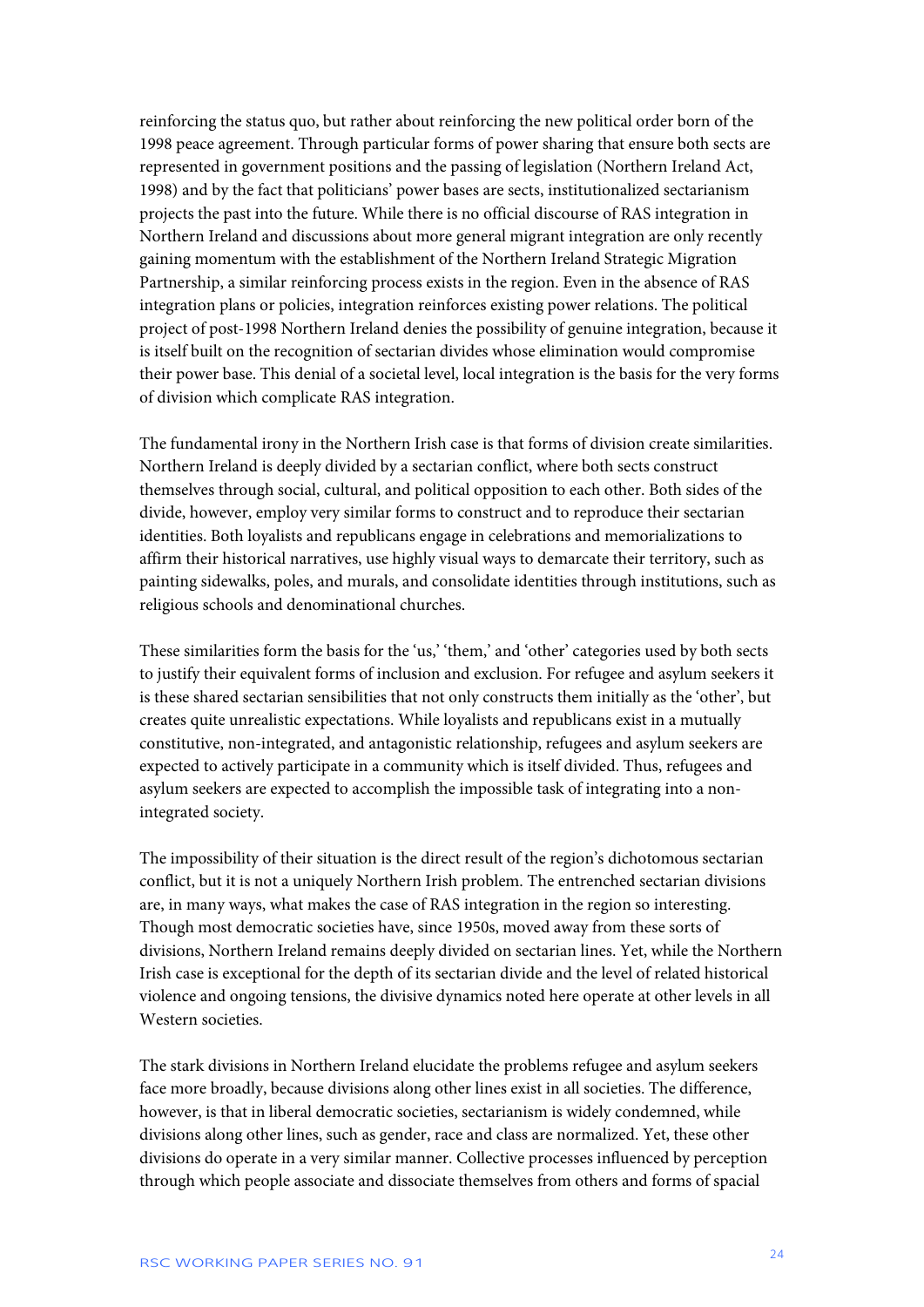boundary making whereby people include and exclude others are common along different lines of divisions across liberal democracies. Thus, the exceptionalism of Northern Ireland, in fact, allows us to better conceptualize the 'normal' in liberal democratic societies.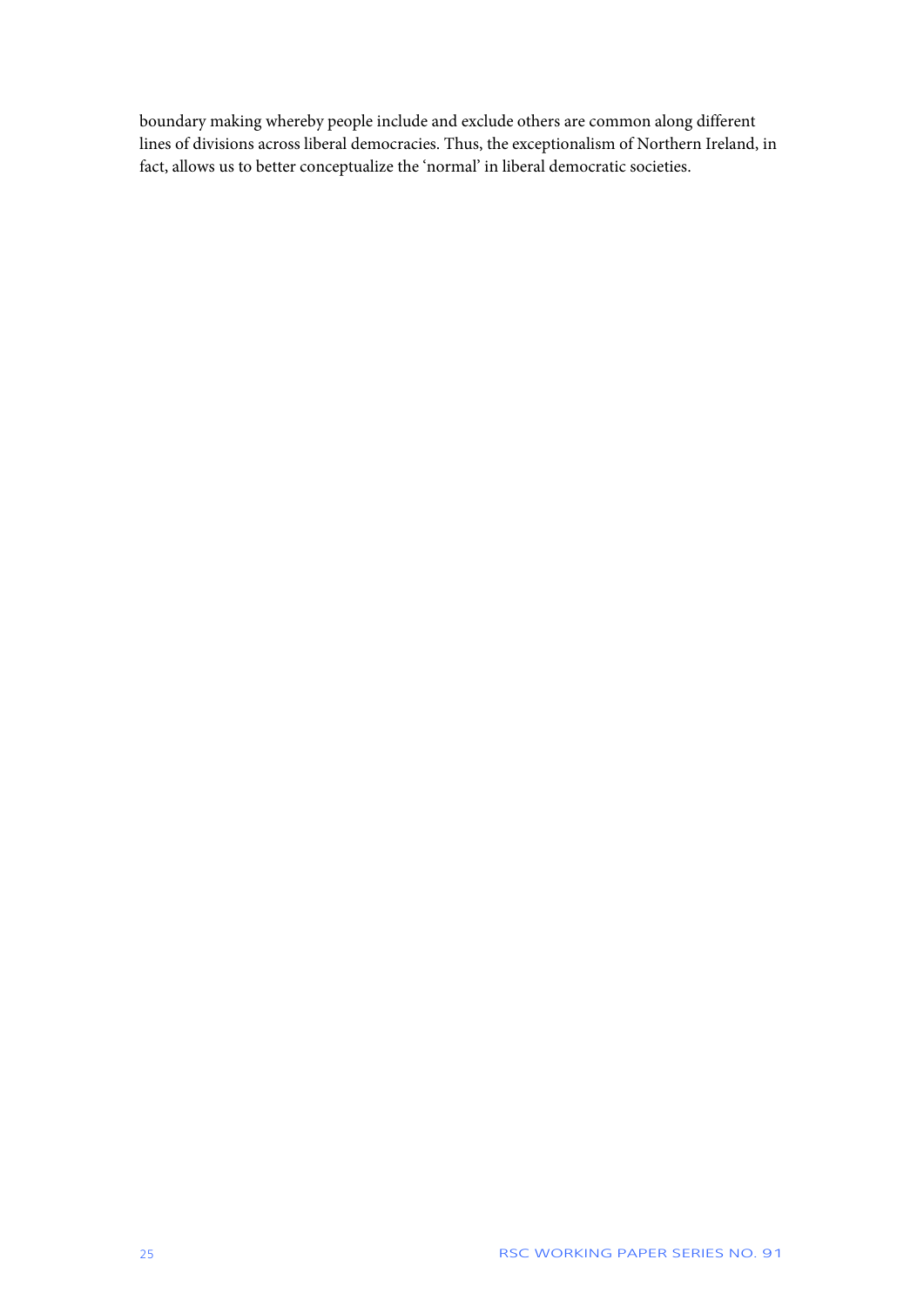### <span id="page-26-0"></span>**8 References**

- AGER, A. and STRANG, A. (2008) 'Understanding Integration: A Conceptual Framework', Journal of Refugee Studies 2(21): 166-191.
- BADER, V. (ed.) (1997) Citizenship and Exclusion. New York: St. Martin's Press.
- BBC (2012) 'End of Northern Ireland Peace Lines is Aim of Week' (online). Available at: <http://www.bbc.co.uk/news/uk-northern-ireland-18045647> (Created 14 May 2012, accessed 15 May 2012)
- BANKI, S. (2004) 'Refugee Integration in the Intermediate Term: a study of Nepal, Pakistan and Kenya', New Issues in Refugee Research, Working Paper No. 108, UNHCR Evaluation and Policy Analysis Unit: Geneva.
- BRUN, C. (2001) 'Reterritorializing the Relationship between People and Place in Refugee Studies', Geografiska Annaler: Series B Human Geography 83(1):15-25.
- DE BEAUVOIR, S. (1972) The Second Sex, Harmondsworth: Penguin.
- CASTLES, S. et al. (2002) Integration: Mapping the Field. Croydon, Home Office.
- CHOULES, K. (2007) 'The Shifting Sands of Social Justice Discourse: From Situating the Problem with ''Them'' to Situating it with ''Us'' ', Review of Education, Pedagogy, and Cultural Studies 29(5): 461–481.
- NOLAN, P. (2012) NI Peace Monitoring Report (online). Available at: <http://www.threecreative.com/nipmr.pdf> (Created 28 February, accessed 2 March 2012)
- CORNELL, S. and HARTMANN, D. (2007) Ethnicity and Race: Making Identities in a Changing World, Thousand Oaks, CA: Pine Forge Press.
- COSTELLO, P. (2006) Worth Promoting, Worth Defending: Australian Citizenship. What it Means and How to Nurture it. Comonwealth Copyright Administration Federal Attorney General.
- DAVIS, K. (2008) 'Intersectionality as Buzzword: A Sociology of Science Perspective on What Makes a Feminist Theory Successful', Feminist Studies 9(67):67-85.
- FANNON, F. (1967) Black Skin, White Masks, New York, Grove Press.
- GEIGER, M. (2005) 'Institutional decay and restructuring: IOM, UNHCR, and the (extraterritorialised) migration and asylum management of the European Union.' Paper delivered at the conference ESRC Forced Migration Student Conference, Oxford Brookes University, Oxford, 13th-14th May 2005.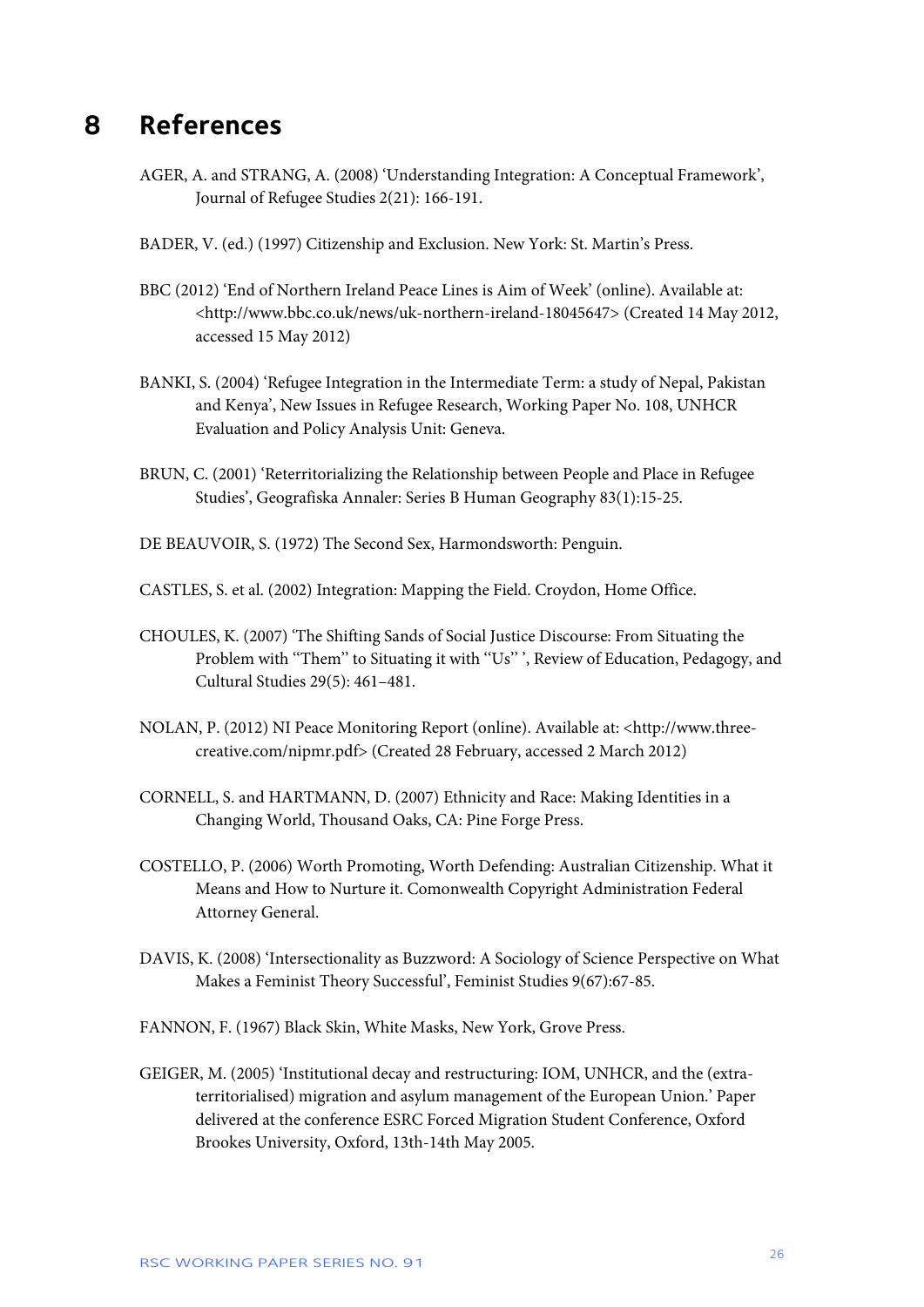- GILCHRIST, V.J. (1992) 'Key informant interviews', 70-89 in Crabtree, B.F. and Miller, W.L., (ed.) Doing Qualitative Research. Newbury Park, CA, Sage.
- GRIFFITHS, D., SIGONA, N. and ZETTER, R. (2005) Refugee Community Organisations and Dispersal: Networks, Resources and Social Capital, Bristol, Policy Press.
- GUARDIAN (2011) 'Northern Irealnd Violence Drives Out Immigrant Families' (online). Available from: < www.guardian.co.uk/uk/2011/jul/16/east-timor-immigrants-flednorthern-ireland-violence> (Created on 16 July 2011, accessed 28 April 2012)
- HAREVEN, T. K. (2005) 'Changing Images of Aging and the Social Construction of the Life Course', Featherstone, M. And Wernick A. (ed.) Images of Aging: Cultural Representations of Later Life, Routledge: London.
- HOME OFFICE (2011). 'Immigration Brief', (online). Available at: <http://www.homeoffice.gov.uk/publications/science-research-statistics/research statistics/immigration-asylum-research/immigration-brief-q3-2011/asylum> (Accessed 28 February 2012).
- HOUSING ADVICE NI (2012 ) Asylum Seekers (online). Available at: <http://www.housingadviceni.org/index.phpoption=com\_content&task=view&id=11 3&Itemid=131> (Accessed 13 April, 2012)
- HEATLEY, C. (2004) Interface: Flashpoints in Northern Ireland. Belfast, Lagan Books.
- JACOBSEN, K. (2001) 'The forgotten solution: local integration for refugees in developing countries', New Issues in Refugee Research, Working Paper No. 45, UNHCR Evaluation and Policy Analysis Unit: Geneva.
- JAMES, M. (2011) 'Race', in ZALTA, E. (ed.) The Stanford Encyclopedia of Philosophy (online). Available from: <http://plato.stanford.edu/archives/win2011/entries/race/> (Created 28 May 2008, last updated 19 October 2011, accessed 2 May 2012).
- KUHLMAN, T. (1991) 'The economic integration of refugees in developing countries: a research model', Journal of Refugee Studies 4(1): 1-20.
- LOPEZ, M. (2000) The Origins of Multiculturalism in Australian Politics 1945–1975, Melbourne: Melbourne University Press.
- MARSTON, G. (2004) Social Policy and Discourse Analysis: Policy Change in Public Housing, Aldershot, England: Ashgate Publishing.
- MASSEY, D. (1994a) Space, Place and Gender, Polity Press, Cambridge.
- MASSEY, D. (1994b) 'Double articulation: a place in the world', 286 in Bammer, A. (ed.): Displacements. Cultural Identities in Question, Indiana University Press, Bloomington.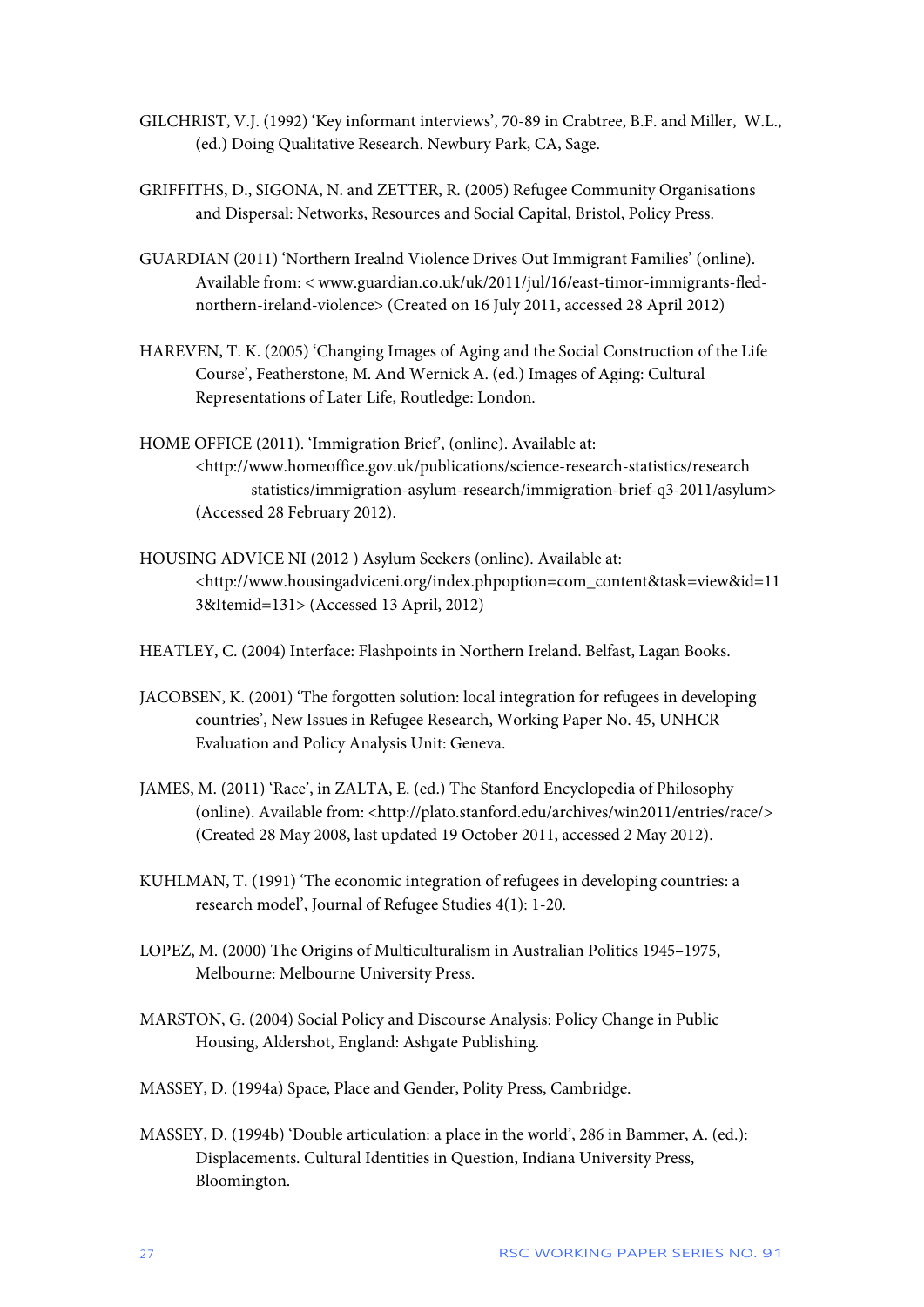- MCCALL, L. (2005) 'The complexity of intersectionality', Signs: Journal of Women in Culture and Society 30(3), 1771−1800.
- MCBRIDE, I. (2001) History and Memory in Modern Ireland, Cambridge, Cambridge University Press.
- MCKENNA, B. (2003) 'Rupture, Representation, and the Refashioning of Identity in Drama from the North of Ireland 1969-1994' Contributions in Drama and Theatre Studies 102: 11.
- MCNULTY, M. (2011) Embracing Diversity: Information Update 2011, Belfast.

\_\_\_\_\_\_ (2012) Embracing Diversity: Information Update 2012, Belfast.

- MCPHERSON, M. (2010) 'I Integration, Therefore I am: Contesting the Normalizing Discourse of Integrationism through Conversations with Refugee Women', Journal of Refugee Studies 23(4): 546-570.
- MEMMI, A. (1957) Portrait du colonisé: précédé du Portrait du colonisateur, Paris, Bucket-Chastel.
- MURPHY, D. (1978) A Place Apart. England: Penguin Books.
- NOBELIUS, A-M. (2004). 'What is the Difference Between Sex and Gender?' (online) Available from: <http://www.med.monash.edu.au/gendermed/sexandgender.html> (Created 23 June 2004, accessed 10 May 10 2012).
- NORTHERN IRELAND ACT (1998), United Kingdom.
- OLESKY, E.H. (2011) 'Intersectionality at the Cross-Roads', Women's Studies International Forum 34(4): 263-270.
- OLWIG, K.F. (1997): 'Cultural Sites: Sustaining a Home in a De-territorialized World', 236 in Olwig, K.F. and Hastrup, K. (eds.) Siting Culture. The Shifting Anthropological Project, Routledge, London.
- O'NEILL, J. (2001) 'Integration of Refugees in Ireland: Experience with Programme Refugees 1994–2000'. No Welcome Here? Asylum Seekers and Refugees in Ireland and Britain. Democratic Dialogue, Report 14.
- PURDIE, B. (1990) Politics in the Streets : the Origins of the Civil Rights Movement in Northern Ireland. Belfast, Blackstaff.
- QUEEN'S UNIVERSITY BELFAST (2012) Facts and Figures (online). Available from: <http://www.qub.ac.uk/home/TheUniversity/AboutQueens/FactsandFigures/> (Accessed 12 May 2012)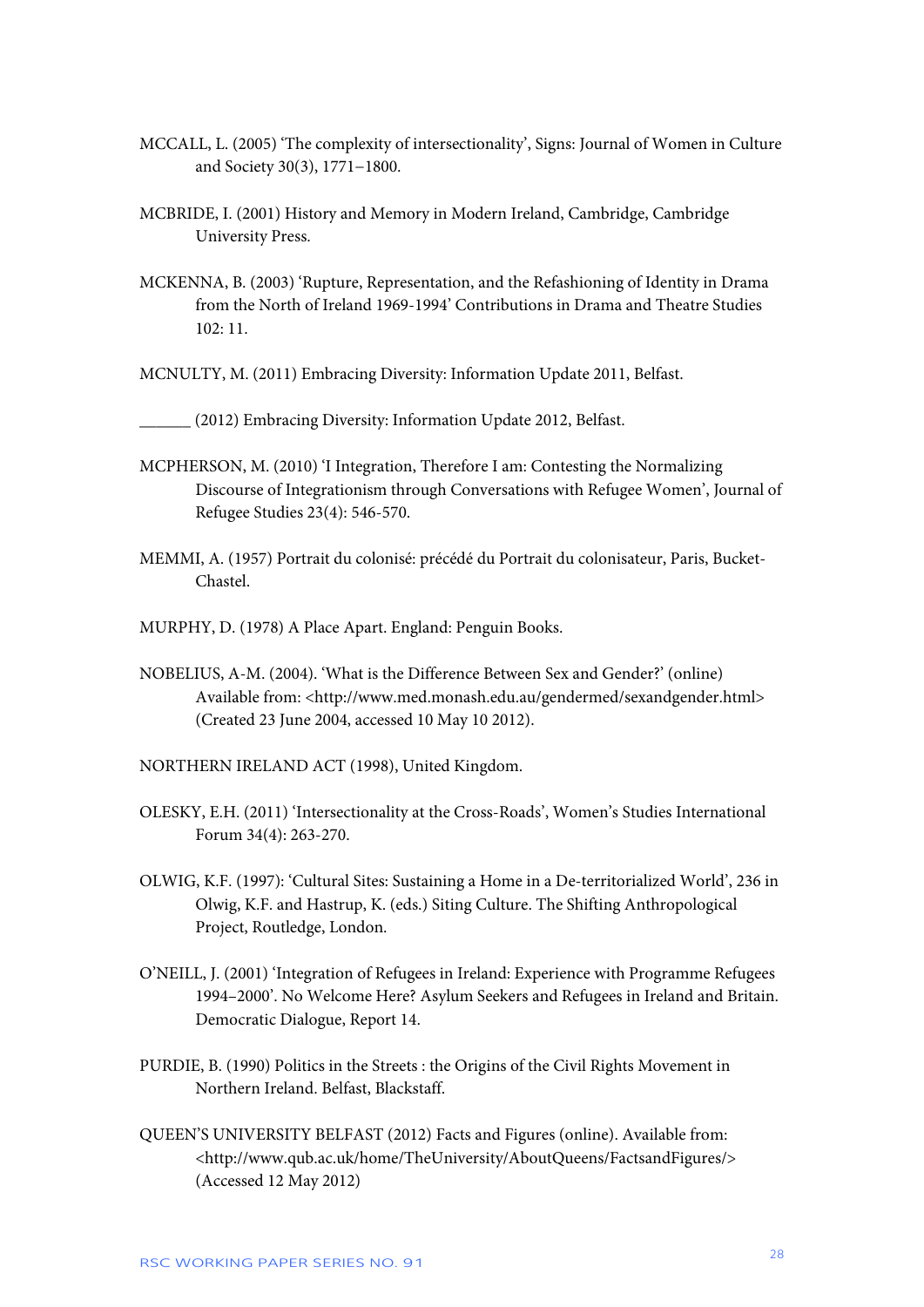- ROBINSON, V. (1998) 'Defining and measuring successful refugee integration.' Paper delivered at the conference ECRE International Conference on Integration of Refugees in Europe, Antwerp, Brussels: European Council on Refugees and Exiles, November 1998.
- ROBSON, C. (2002) Real world research: a resource for social scientists and practitionerresearchers, 2nd edition, Oxford, Blackwell.
- \_\_\_\_\_\_ (2011) Real World Research: A Resource for Users of Social Research Methods in Applied Settings, 3rd edition, Chichester, Wiley.
- ROONEY, E. (2007) 'Intersectionality in Transition: Lessons from Northern Ireland,' Web Journal of Current Legal Issues. Available from: <http://webjcli.ncl.ac.uk/2007/issue5/rooney5.html>
- SCHILLER, N. and CAGLAR, A. (2011) Locating Migration: Rescaling Cities and Migrants, Ithaca, Cornell University Press.
- SIGONA, N. (2005) 'Refugee Integration(s): Policy and Practice in the European Union,' Refugee Survey Quarterly, 24(4): 115-122.
- SPELMAN, E. (1988) Inessential Woman, Boston, Beacon Press.
- SPICER, N. (2008) 'Places of Exclusion and Inclusion: Asylum-Seeker and Refugee Experiences of Neighbourhoods in the UK', Journal of Ethnic and Migration Studies, 34(3): 491-510.
- THOMPSON, E.P. (1963) The Making of the English Working Class, New York, Random House.
- STRANG, A. and AGER, A. (2010) 'Refugee Integration: Emerging Trends and Remaining Agendas', Journal of Refugee Studies, 23(4): 589-607.
- WORLD HEALTH ORGANIZATION (2012) What Do We Mean by "Sex" and "Gender"? (online). Available from: < http://www.who.int/gender/whatisgender/en/index.html>
- YUVAL-DAVIS, N. (2006) The Situated Politics of Belonging, London, Sage.
- \_\_\_\_\_\_ (2010) "Theorizing identity: beyond the 'us' and 'them' dichotomy', Patterns of Prejudice, 44(3): 261-280.
- \_\_\_\_\_\_ (2011) The Politics of Belonging : Intersectional Contestations, London, Sage.
- ZETTER, R., GRIFFITHS, D. and SIGONA, N. (2002) A Survey of Policy and Practice Related to Refugee Integration in the EU, Final Report to ERF (online). Available from: <http://www.brookes.ac.uk/schools/planning/dfm/>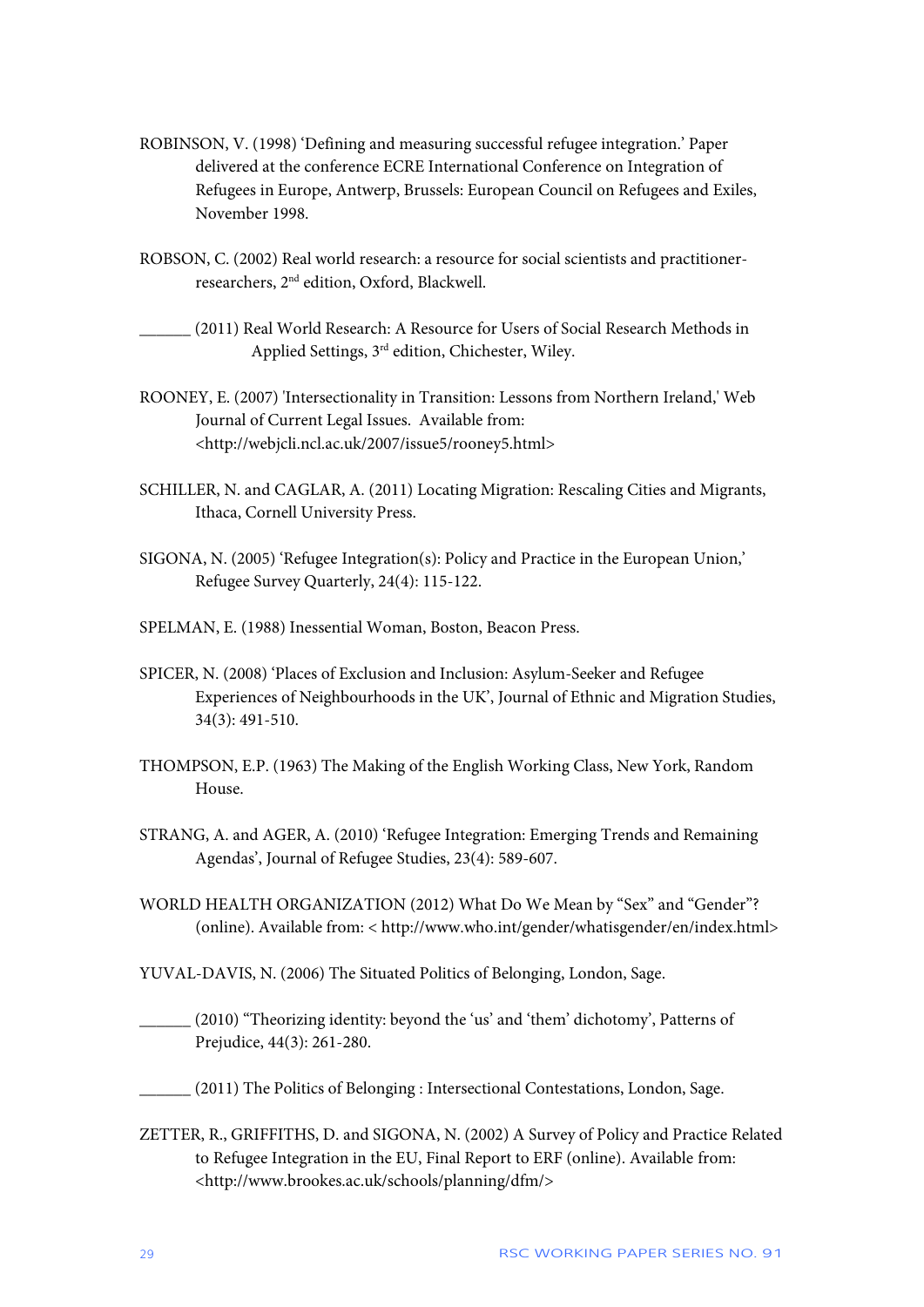## <span id="page-30-0"></span>**9 Appendix**

### **Profile of interviews**

Interviews were conducted by the author in April 2012 in Belfast. For the sake of further anonymizing my interviews, specific dates are not listed. All interviews took place between April 15<sup>th</sup> and 20<sup>th</sup>, 2012.

| Code Name       | Job/Volunteer Position                                                                                                                           | <b>Immigration Status</b>       |
|-----------------|--------------------------------------------------------------------------------------------------------------------------------------------------|---------------------------------|
| Key Informant A | <b>Immigration Lawyer</b>                                                                                                                        | UK citizen                      |
| Key Informant B | Manager, NGO working with<br>refugees and asylum seekers                                                                                         | UK citizen                      |
| Key Informant C | Volunteer, NGO working on<br>refugee and asylum seeker and<br>broader migration issues                                                           | UK citizen                      |
| Key Informant D | Volunteer, NGO working with<br>refugees and asylum seekers<br>and other migrants                                                                 | UK citizen                      |
| Key Informant E | Researcher, Northern Irish<br>research organization working<br>on issues of conflict (including<br>refugees and asylum seekers<br>and migration) | UK citizen                      |
| Key Informant F | Doctoral Student researching<br>unaccompanied minor asylum<br>seekers                                                                            | Migrant (with residency rights) |
| Key Informant G | Employee, NGO working on<br>community issues including<br>migration                                                                              | Refugee (with status)           |
| Key Informant H | Employee, statutory agency<br>dealing with migration                                                                                             | Refugee (with status)           |
| Key Informant I | Employee, partnership dealing<br>with migration                                                                                                  | UK citizen                      |